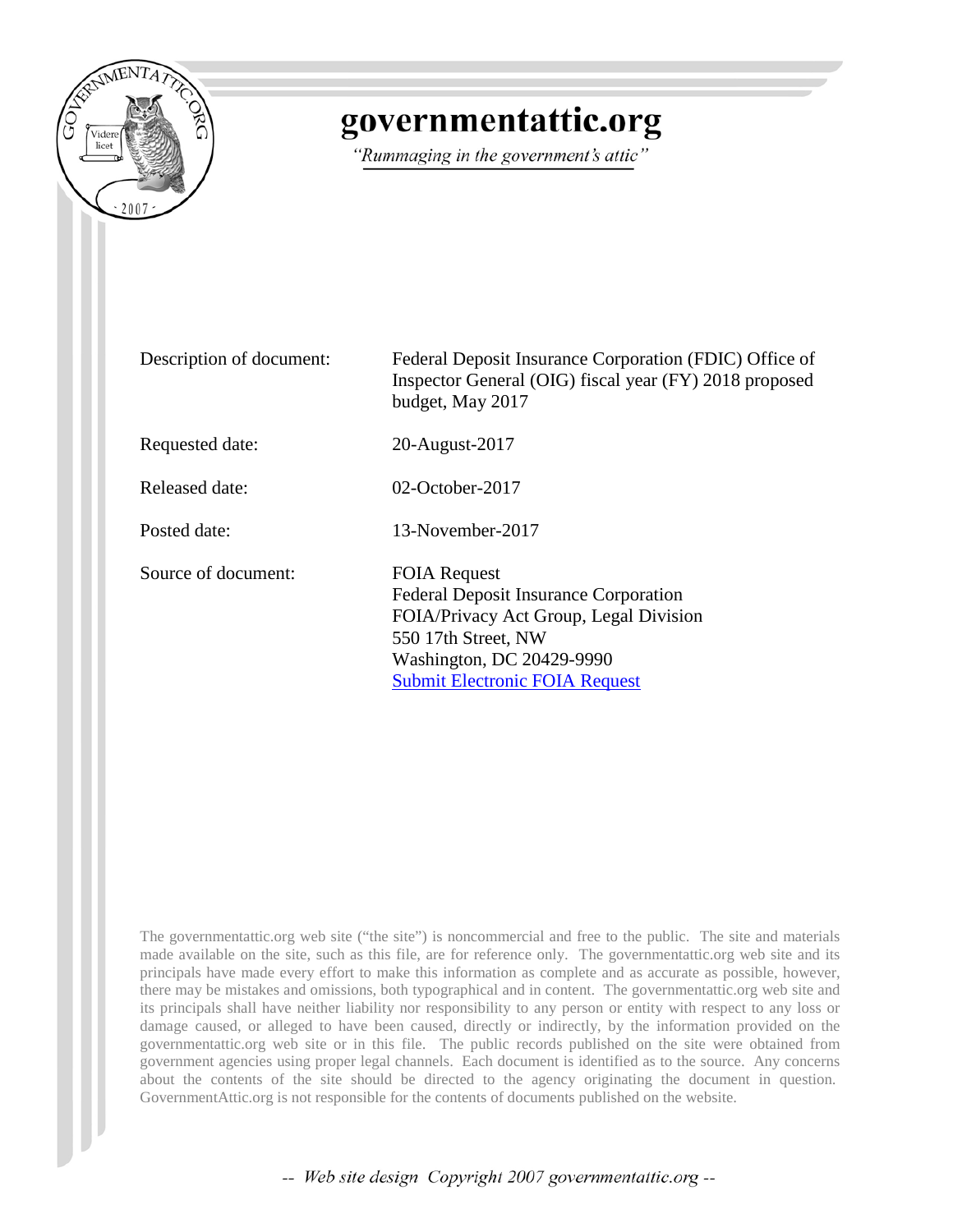October 2, 2017

#### RE: FDIC FOIA Request Log Nos. 17-0395

This is our final response to your August 20, 2017 Freedom of Information Act (FOIA) request, received by the FDIC's FOIA/Privacy Act Group on August 31, 2017, for "a copy of the congressional budget justification for the FDIC Office of Inspector General."

We reasonably interpreted your request to be for the Fiscal Year 2018 Budget of the FDIC Office of Inspector General ("OIG 2018 Budget").

Your request has been granted.

Our records search has been completed, and the OIG 2018 Budget has been located.

The OIG 2018 Budget is being disclosed to you in its entirety. A copy of the OIG 2018 Budget (23 pages) is enclosed.

This completes the processing of your request, which has been processed at no cost to you.

You may contact me at jsussman@fdic.gov or 703-562-2039 or our FOIA Public Liaison, FDIC Ombudsman M. Anthony Lowe at MLowe@FDIC.gov or by telephone at (312) 382-7552, for any further assistance and to discuss any aspect of your request.

Sincerely,

/signed/

Jerry Sussman, Senior FOIA Specialist FOIA/Privacy Act Group

Enclosure: OIG 2018 Budget (23 pages).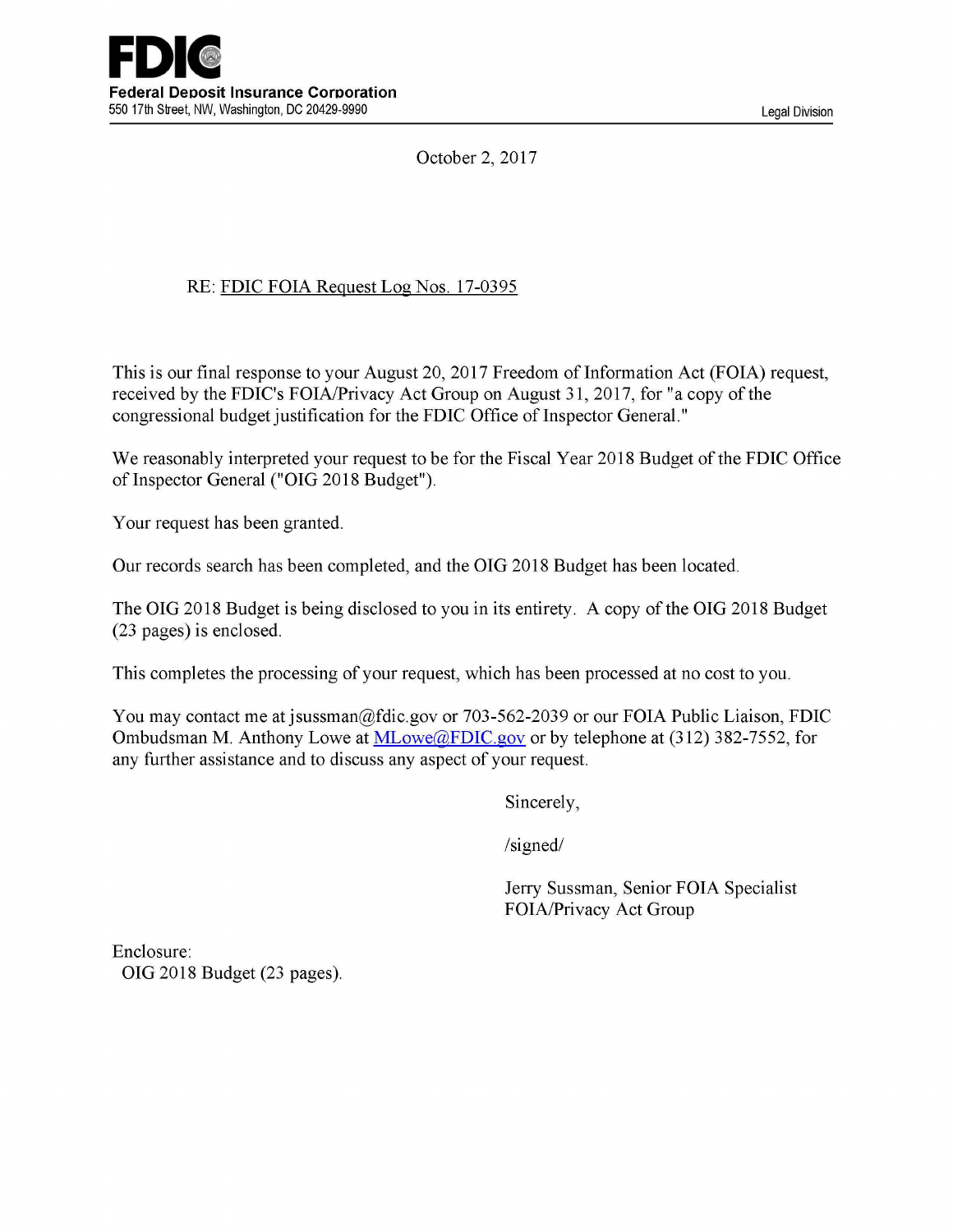

# Office of Inspector General

## Fiscal Year 2018 Budget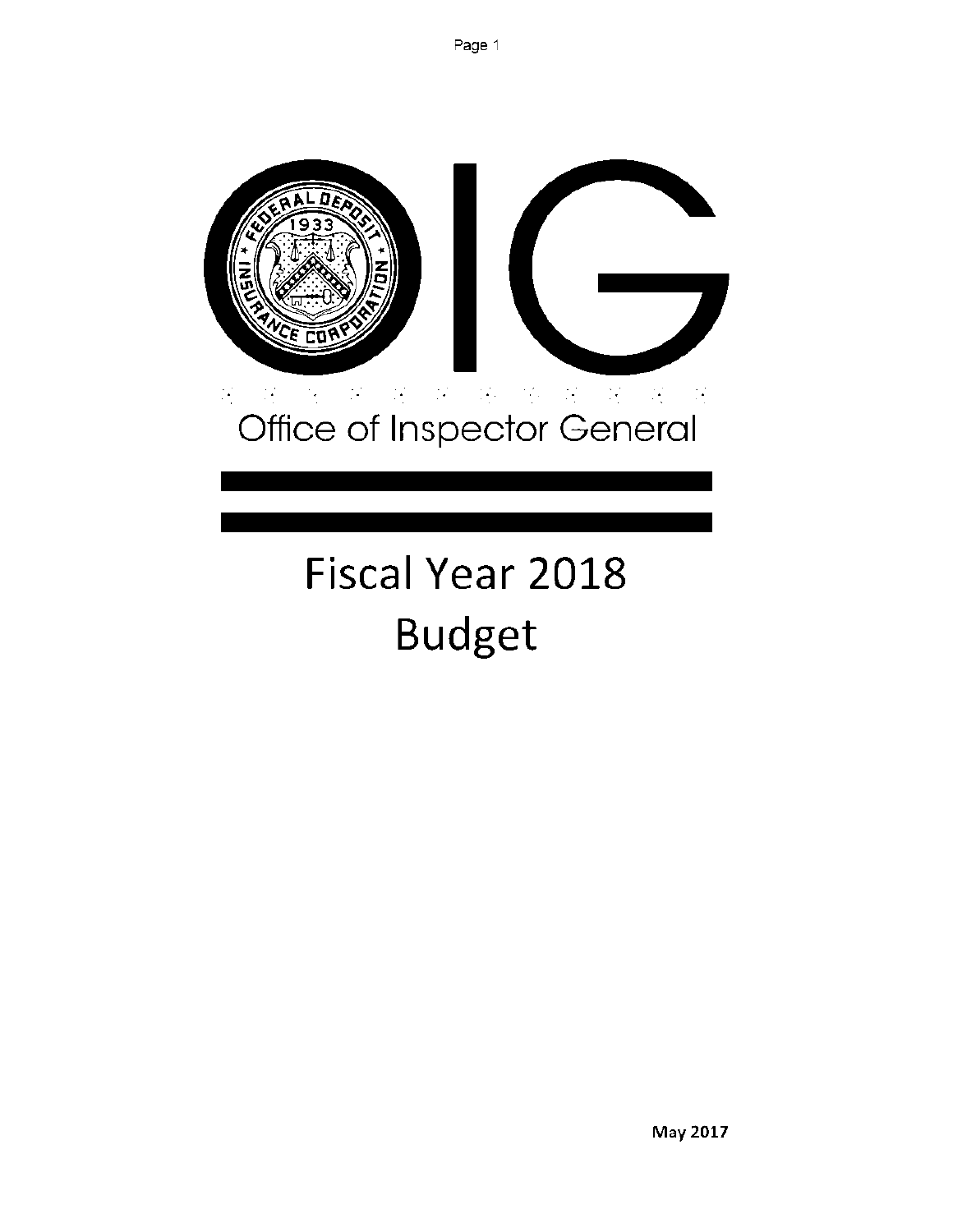### Table of Contents

| Appendices |                                                             |
|------------|-------------------------------------------------------------|
|            |                                                             |
| Н.         |                                                             |
| III.       | FY 2018 Appropriation Bill Language, Object Classification, |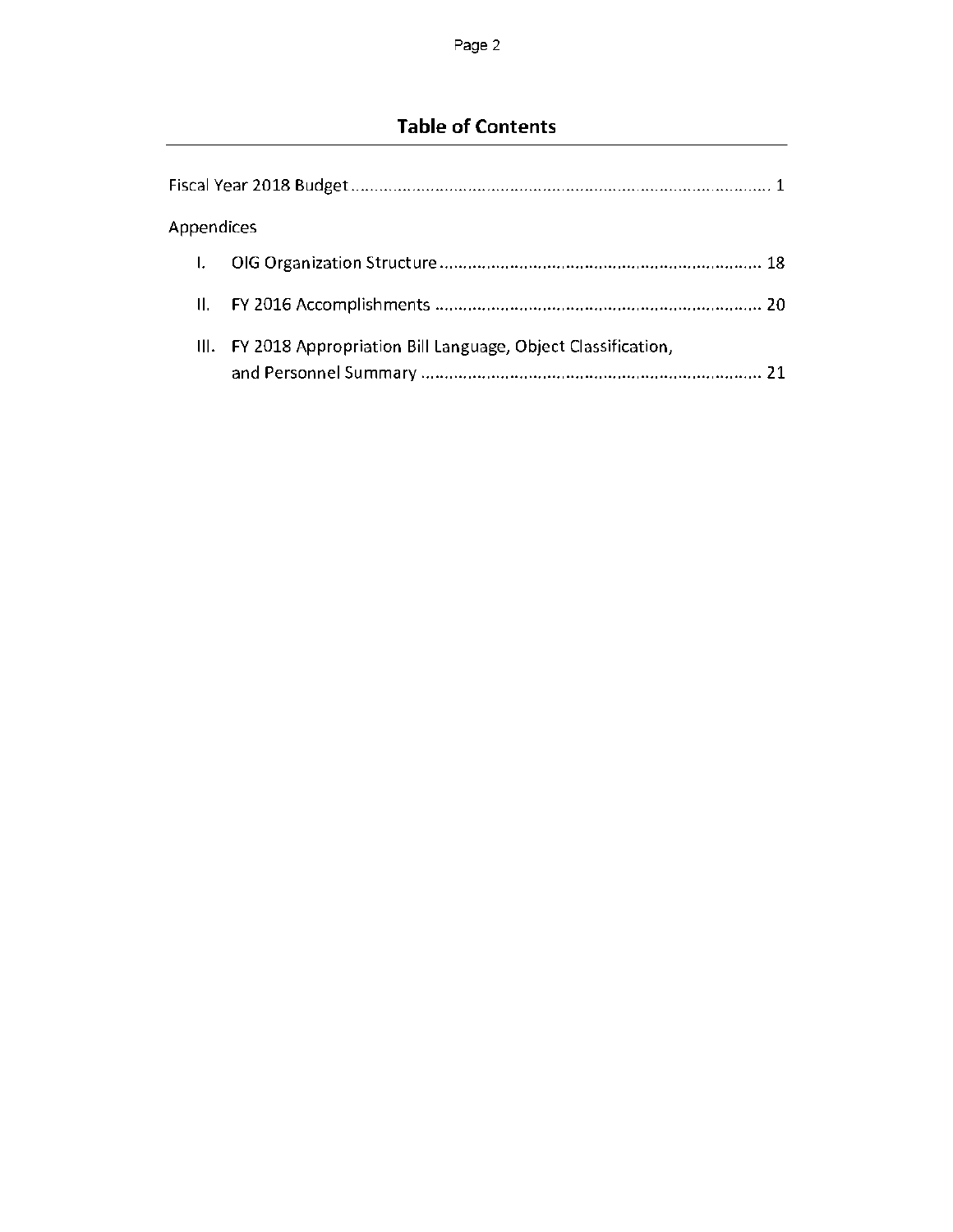#### Office of Inspector General Fiscal Year 2018 Budget

This document presents the Federal Deposit Insurance Corporation (FDIC) Office of Inspector General's (01G) fiscal year (FY) 2018 proposed budget. To provide perspective and context for our budget needs and planned areas of focus for FY 2018, we also include information on our FY 2017 activities and our overall accomplishments during FY 2016.

Unprecedented events and turmoil in the economy and financial services industry during the financial crisis affected every facet of the FDIC and its operations, posing challenges both to the Corporation and our office. Changes in economic conditions more recently have stabilized the financial services sector. We have examined the post-crisis environment at the FDIC and are focusing our efforts on current and emerging risks to the FDIC and the banking industry. We appreciate the past support of our stakeholders and look forward to continuing our audits, evaluations, and investigations, and working closely with the FDIC, the Congress, other OlGs, and federal law enforcement colleagues to help ensure the successful accomplishment of the OIG's and FDIC's mission.

#### MISSION AND VISION

The Congress created the FDIC in 1933 to restore public confidence in the nation's banking system. The FDIC insures deposits at 5,913 banks and savings associations and it promotes the safety and soundness of these institutions by identifying, monitoring, and addressing risks to which they are exposed. The FDIC receives no federal tax dollars — insured financial institutions fund its operations. Passage of the Dodd-Frank Wall Street Reform and Consumer Protection Act (Dodd-Frank Act) made permanent the \$250,000 standard maximum deposit insurance limit that had been increased temporarily from \$100,000 during the financial crisis.

The FDIC OIG is an independent and objective unit established under the Inspector General (IG) Act of 1978, as amended. Jay N. Lerner was sworn in as the FDIC IG on January 9,2017. The OIG's mission is to promote the economy, efficiency, and effectiveness of FDIC programs and operations, and protect against fraud, waste, and abuse to assist and augment the FDIC's contribution to stability and public confidence in the nation's financial system. In carrying out its mission, the OIG

- Conducts audits, evaluations, and investigations;
- Reviews existing and proposed legislation and regulations; and
- Keeps the FDIC Chairman and the Congress currently and fully informed of problems and deficiencies relating to FDIC programs and operations.

The OIG fully supports and participates in IG community activities through the Council of the Inspectors General on Integrity and Efficiency. We also coordinate closely with representatives from the other financial regulatory OlGs. In this regard, the Dodd-Frank Wall Street Reform and Consumer Protection Act (Dodd-Frank Act) created the Financial Stability Oversight Council (FSOC) and further established the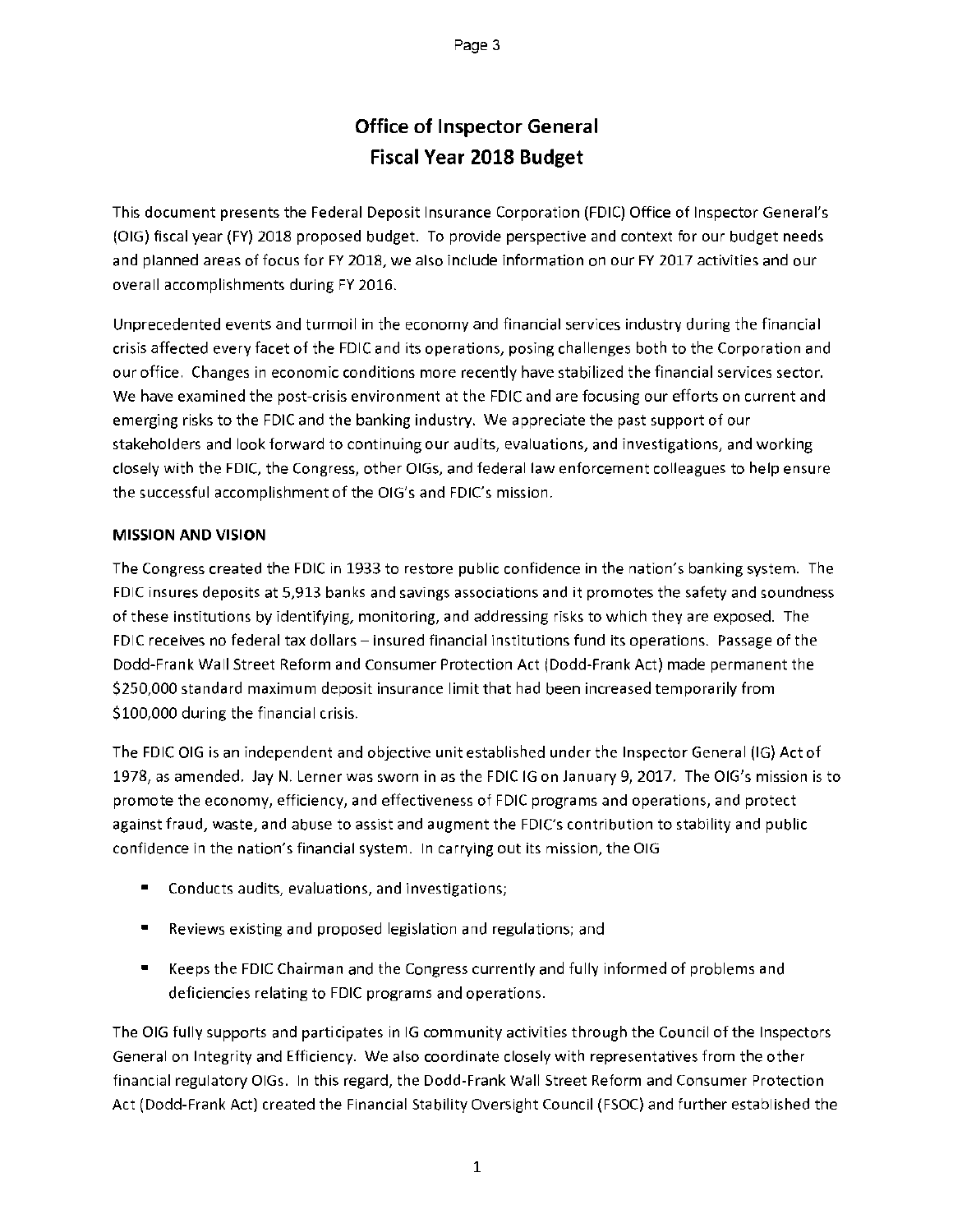Council of Inspectors General on Financial Oversight (CIGFO). This Council facilitates sharing of information among CIGFO member Inspectors General and discusses ongoing work of each member Inspector General as it relates to the broader financial sector and ways to improve financial oversight. CIGFO may also convene working groups to evaluate the effectiveness of internal operations of FSOC. Additionally, we meet with representatives of the Government Accountability Office to coordinate work and minimize duplication of effort. We also partner with representatives of the Department of Justice, including the Federal Bureau of Investigation and U.S. Attorneys' Offices, and with other OlGs to coordinate our criminal investigative work and pursue matters of mutual interest.

Appendix I presents an overview of the OIG's current organizational structure and a more detailed description of our component offices. Importantly, in early April 2017, the IG announced a reorganization of the FDIC's former Office of Audits and Evaluations. Having considered the challenges facing the FDIC, particularly in the information security and cyber realms, the IG established two new offices and reassigned former audit and evaluation staff. Specifically, the Office of IT Audits and Cyber now conducts audits of IT risks and challenges — both internal to the FDIC's own systems, and external to insured banks and the financial sector. This group also works to develop and leverage the OIG's data analytics capabilities. The Office of Program Audits and Evaluations conducts program evaluations and performance audits to assess how effectively FDIC is achieving its goals and objectives. This group also conducts reviews of failed banks and other systemic issues, and compliance audits.

With respect to statutorily required FDIC OIG work, an important responsibility for our office is to perform various reviews of failed FDIC-supervised depository institutions under the provisions of the Federal Deposit Insurance Act, as amended by the Dodd-Frank Act. Annually, the OIG reviews the FDIC's information security program and practices pursuant to the Federal Information Security Modernization Act of 2014 (FISMA). In addition, to satisfy Digital Accountability and Transparency Act of 2014 (DATA Act) IG reporting responsibilities, we will be reviewing statistical samples of data submitted by the FDIC under the Act and reporting on the completeness, timeliness, quality, and accuracy of the data.

We conduct other audits and evaluations of areas where we identify risks to FDIC programs and operations. We also pursue investigations of criminal activity affecting FDIC-insured institutions and other investigative activities to ensure integrity in the banking system and the FDIC.

The OIG's vision is to be a quality-focused FDIC team that promotes excellence and trust in service to the Corporation and the public interest. The OIG strives to address issues of significance to the Corporation, the Congress, the financial services industry, and the American people. Appendix II presents a brief summary of FY 2016 accomplishments on which we continue to build in our ongoing and planned work.

#### OIG FUNDING

The FDIC OIG is the only appropriated unit in the FDIC. The OIG has been operating under an appropriated budget since FY 1998 in accordance with Section 1105(a) of Title 31, United States Code, which provides for "a separate appropriation account for appropriations for each Office of Inspector General of an establishment defined under Section 11(2) of the Inspector General Act of 1978."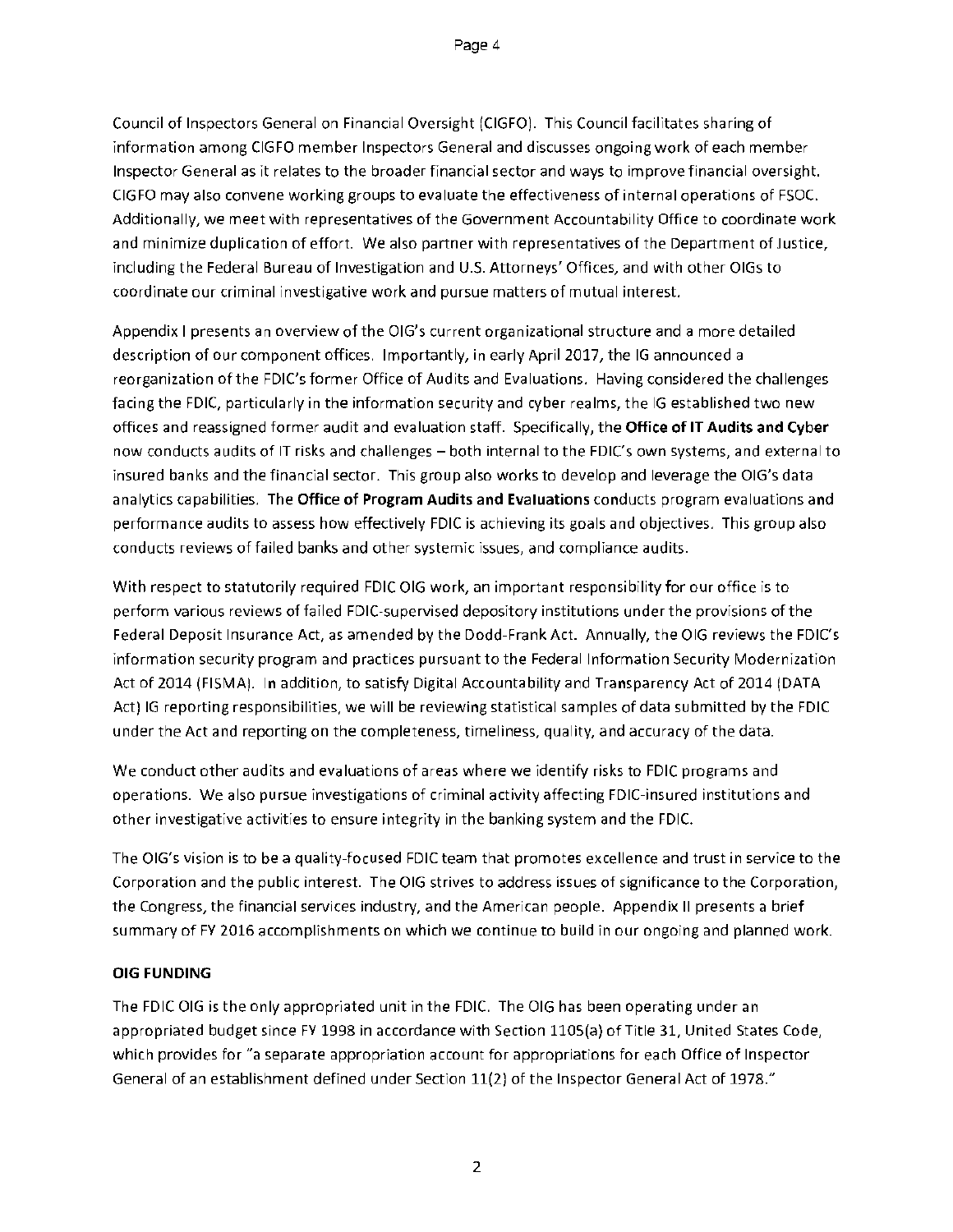The OIG's budget is authorized through the Congressional appropriations process with the funds derived from the Deposit Insurance Fund (DIF). It is also reflected in the FDIC's corporate budget and approved by the FDIC Chairman as part of the Corporation's budget formulation process.<sup>1</sup> The DIF is funded by assessments paid by insured banks and thrifts based on an institution's average assets less average tangible equity, and from interest on the required investment of fund reserves held in government securities.

#### **PROPOSED FISCAL YEAR 2018 BUDGET**

The OIG's proposed FY 2018 budget includes funding totaling \$39.136 million. The budget supports an authorized staffing level of 144.

The majority of requested funds support personnel costs and benefits:

- \$23.858 million, or 61 percent, for salaries and
- \$10473 million, or 26.8 percent, for personnel benefits.

The remaining \$4.805 million, or 12.3 percent, is for non-personnel costs, of which \$1.595 million, or 4.1 percent, is designated for travel costs, and \$1.75 million, or 4.5 percent, for a portion of other services, including contractors that we engage to assist in accomplishing our mission. Also included in other services are expenses such as \$250,000 for training, \$78,000 to support statutorily required contributions to the Council of the Inspectors General on Integrity and Efficiency, and miscellaneous expenses of \$119,000. Additionally, we are requesting \$970,000, or 2.5 percent, for IT equipment and \$43,000 for other operating costs. Appendix III presents our FY 2018 Appropriation Bill Language, Object Classification, and Personnel Summary.2

In planning for FY 2018 and the future, we are revising all of our component office longer-range strategic plans to ensure they align with the OIG's mission under the Inspector General Act, that our work addresses the most significant risk areas, and that our human and financial resources are sufficient to address those risks. This process includes identifying projects and products that will add the most value to the FDIC; assessing our IT and related security needs; examining our investigative caseload and related activities to be sure they are yielding the best possible outcomes; and revisiting our internal business processes, policies, and procedures to ensure they provide effective and efficient guidance for all aspects of our work. To date, our planning for FY 2018 has identified a number of important ITrelated initiatives and priorities where funding would likely be directed, for example: enhancements to our Electronic Crimes Unit, planning for development of a robust data a na lytics capability, external website improvements, E-Discovery activities, and strengthened security features for our internal IT operations.

 $1$  The corporate budget does not provide the OIG with any additional funding but instead provides the Corporation with an estimate of 016 expenses in accordance with the appropriated budget as approved by the Congress.

The FDIC 016 receives a lump-sum appropriation for "necessary expenses of the Office of Inspector General in carrying out the provisions of the Inspector General Act of 1978." Appendix III represents the FDIC OIG's best estimate of our needs during the appropriations period, but the OIG may modify specific allocations, as needed.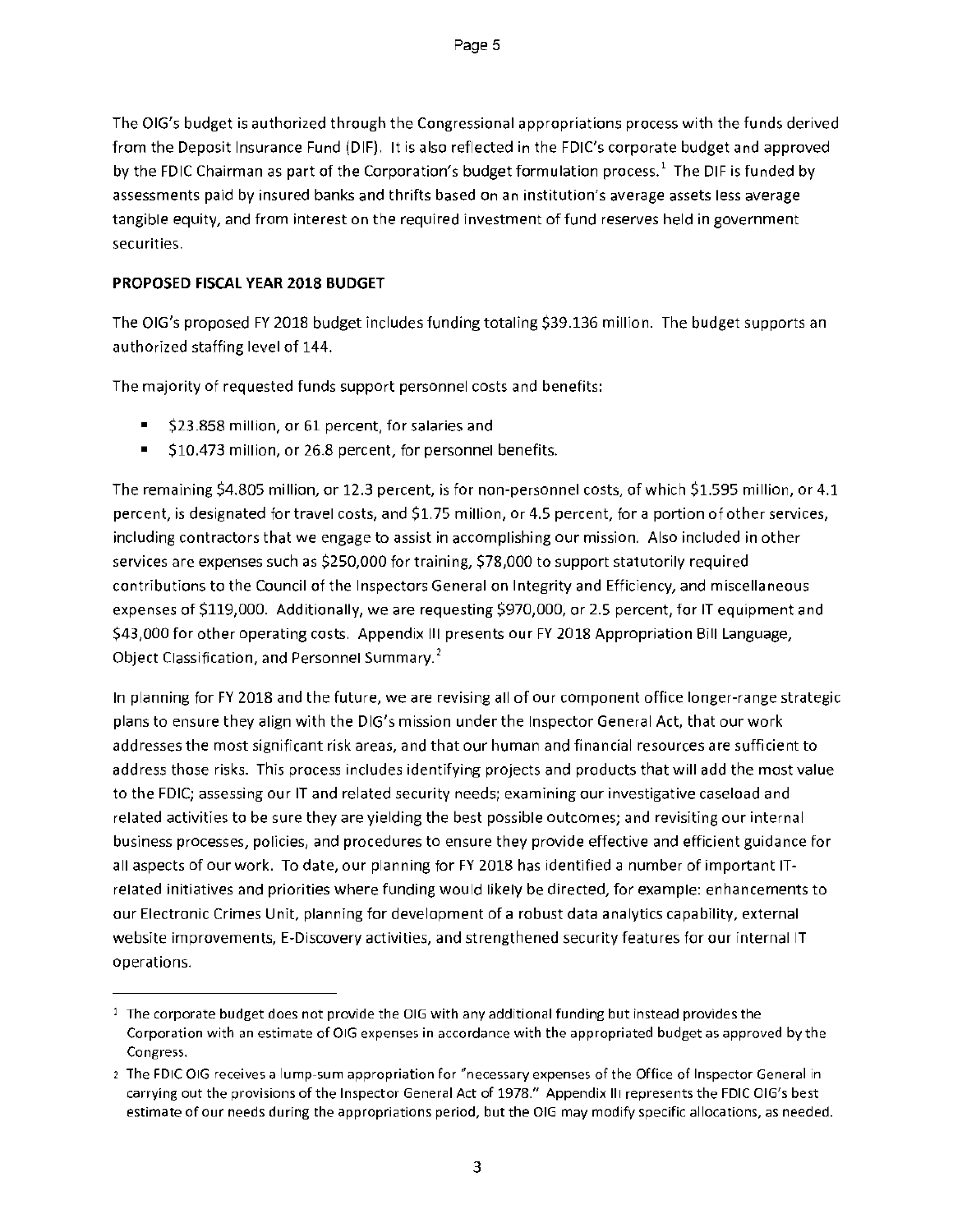Our planning will be ongoing and, in order to be successful, will continue throughout the current fiscal year and into FY 2018. We would note also that our strategic planning initiative is in line with the principles outlined in the current Administration's OMB M-17-22, *Comprehensive Plan for Reforming the Federal Government and Reducing the Federal Civilian Workforce.* 

#### **AUDIT AND EVALUATION PRIORITIES**

The following discussion focuses on the FDIC's operating environment and the FDIC OIG's recently completed, ongoing, or planned audit and evaluation work in key areas.

#### *Information Technology Security and Governance*

Essential to achieving the FDIC's mission of maintaining stability and public confidence in the nation's financial system is safeguarding sensitive information, including personally identifiable information (PII) that the FDIC collects and manages in its role as employer, federal deposit insurer, regulator of state nonmember financial institutions, and receiver of failed institutions. Materials that the FDIC possesses related to its Dodd-Frank Act responsibilities contain some of the most sensitive information that the FDIC maintains, and safeguarding it from unauthorized access or disclosure is critically important. Equally important to the FDIC and the Nation is the defense of critical infrastructure, which includes financial systems and associated computer network operations. In that regard, the Federal Information Security Modernization Act (FISMA) of 2014 establishes standards to assess information security government wide. The OIG's FISMA work is intended not only to ensure compliance with those standards but also to help defend the critical infrastructure against those who would attack it.

In recent years, the FDIC OIG has increased its focus on the FDIC's IT security and governance, and we consider this area a top priority. In fact, going back to August 2011, the FDIC began investigating a sophisticated, targeted attack on its network known as an Advanced Persistent Threat (APT). The incidents associated with the APT were among the most significant that the FDIC investigated between 2011 and 2013. In our November 2013 FISMA audit report, we concluded that the FDIC did not comply with federal or FDIC policies and procedures when responding to the APT. We also found that the FDIC's incident response program policies and procedures did not adequately address complex, targeted incidents and lacked a risk framework for escalating incidents to senior management. Further, the FDIC's response to the APT focused primarily on implementing technological solutions and did not include an adequate assessment of the associated risk from a corporate perspective. In response to a recommendation in our FISMA report, the FDIC revised its incident response policies and procedures to address complex incidents, such as APTs, and clarified the role of the FDIC's security staff in investigating and responding to such incidents.

In July 2016, our office completed two audits related to the unauthorized exfiltration of sensitive information, including PII. The first audit focused on the FDIC's controls for identifying and reporting major information security incidents. As part of that audit, we reviewed the FDIC's investigative activities, records, decisions, and reports for a data breach that we termed "the Florida Incident." We found that although the FDIC had established various incident response policies, procedures, guidelines, and processes, these controls did not provide reasonable assurance that major incidents would be

4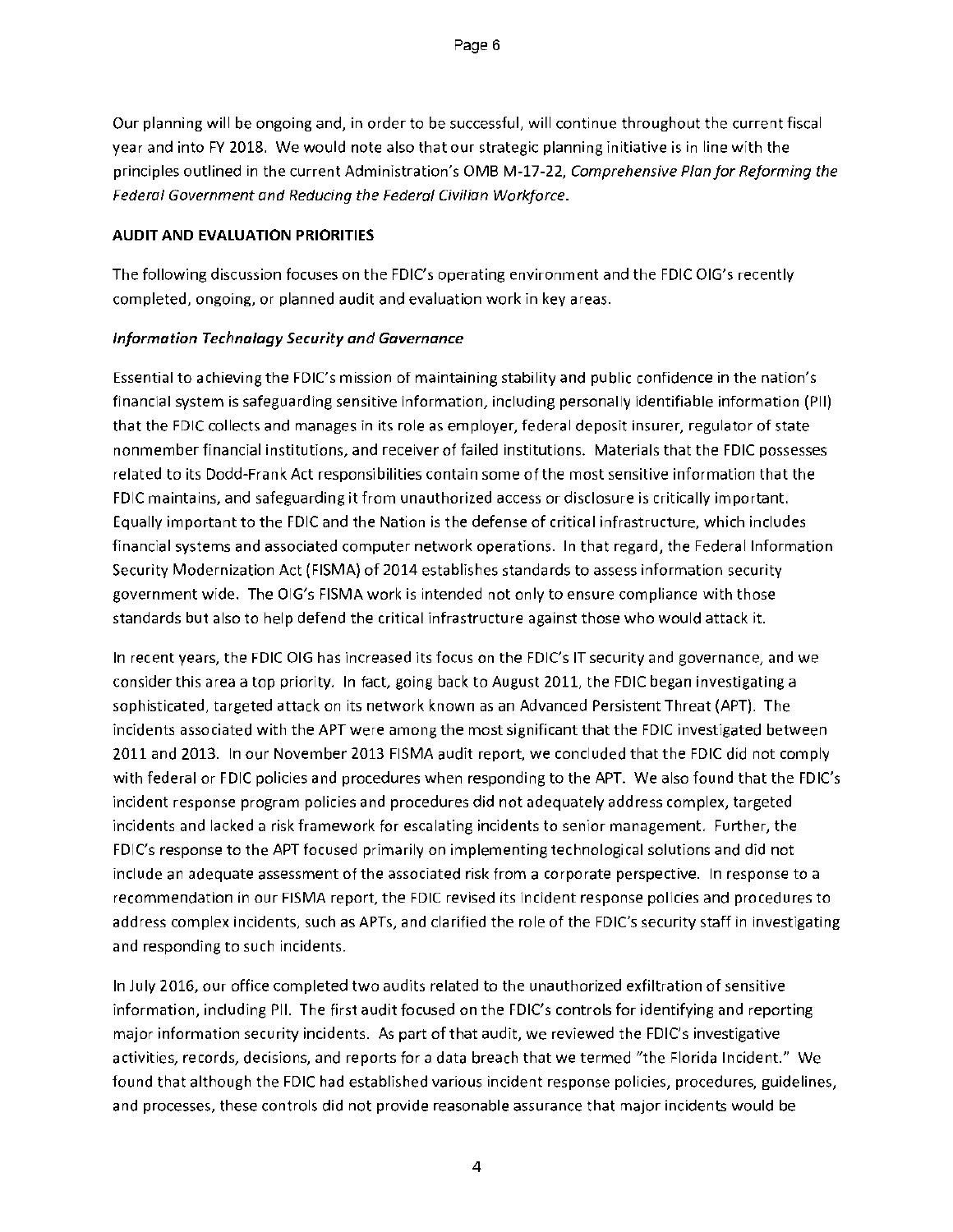identified and reported to the Congress in a timely manner, as required by FISMA. We made recommendations that the FDIC is working to address, involving: revising and updating incident response policies, procedures, and guidelines, reviewing the implementation of the Data Loss Prevention tool to determine how the tool can be better leveraged to safeguard sensitive information and identify and mitigate major incidents, and establishing a process to ensure that future Congressional notifications of major incidents include appropriate context.

The results of our audit prompted the CIO to initiate a review of similarly-situated security incidents to determine whether additional incidents warranted designation as major. The review resulted in six additional incidents being reported to the Congress as major between March and May 2016. We are currently performing a special inquiry review in response to a request from the Committee on Banking, Housing, and Urban Affairs, US. Senate, to further examine the circumstances surrounding the FDIC's identifying and reporting on all of the incidents, along with other related assignments that are listed below as ongoing.

In a second audit, we reviewed FDIC's safeguarding of resolution plans submitted under the Dodd-Frank Act. This work was prompted by a situation where an FDIC employee abruptly resigned and took sensitive components of resolution plans without authorization. We made a recommendation in that report regarding the Corporation's establishing an insider threat program, an initiative that it had begun but not yet completed and five other recommendations to strengthen information security controls to protect information in the resolution plans. The FDIC subsequently formally established an insider threat and counterintelligence program.

The Acting Inspector General (IG) at the time testified regarding these matters on two occasions before the Committee on Science, Space, and Technology, U.S. House of Representatives, as that Committee conducted oversight of the cybersecurity posture of the FDIC.

FISMA 2016: Finally, with respect to completed work in this area, our 2016 FISMA work determined that the FDIC had established a number of information security program controls and practices that were generally consistent with FISMA requirements, Office of Management and Budget (OMB) policy and guidelines, and applicable National Institute of Standards and Technology standards and guidelines. The FDIC had also taken steps to strengthen its security program controls following our 2015 FISMA work.

Notwithstanding these actions, our FISMA audit found security control weaknesses that impaired the effectiveness of the FDIC's information security program and practices and placed the confidentiality, integrity, and availability of the FDIC's information systems and data at elevated risk. Some findings were identified during the current year and others were identified in prior reports issued by the OIG or the Government Accountability Office. We identified areas of notable weakness that required attention, among those: strategic planning, vulnerability scanning, the FDIC's information security manager program, configuration management, third-party software patching, multifactor authentication, and contingency planning.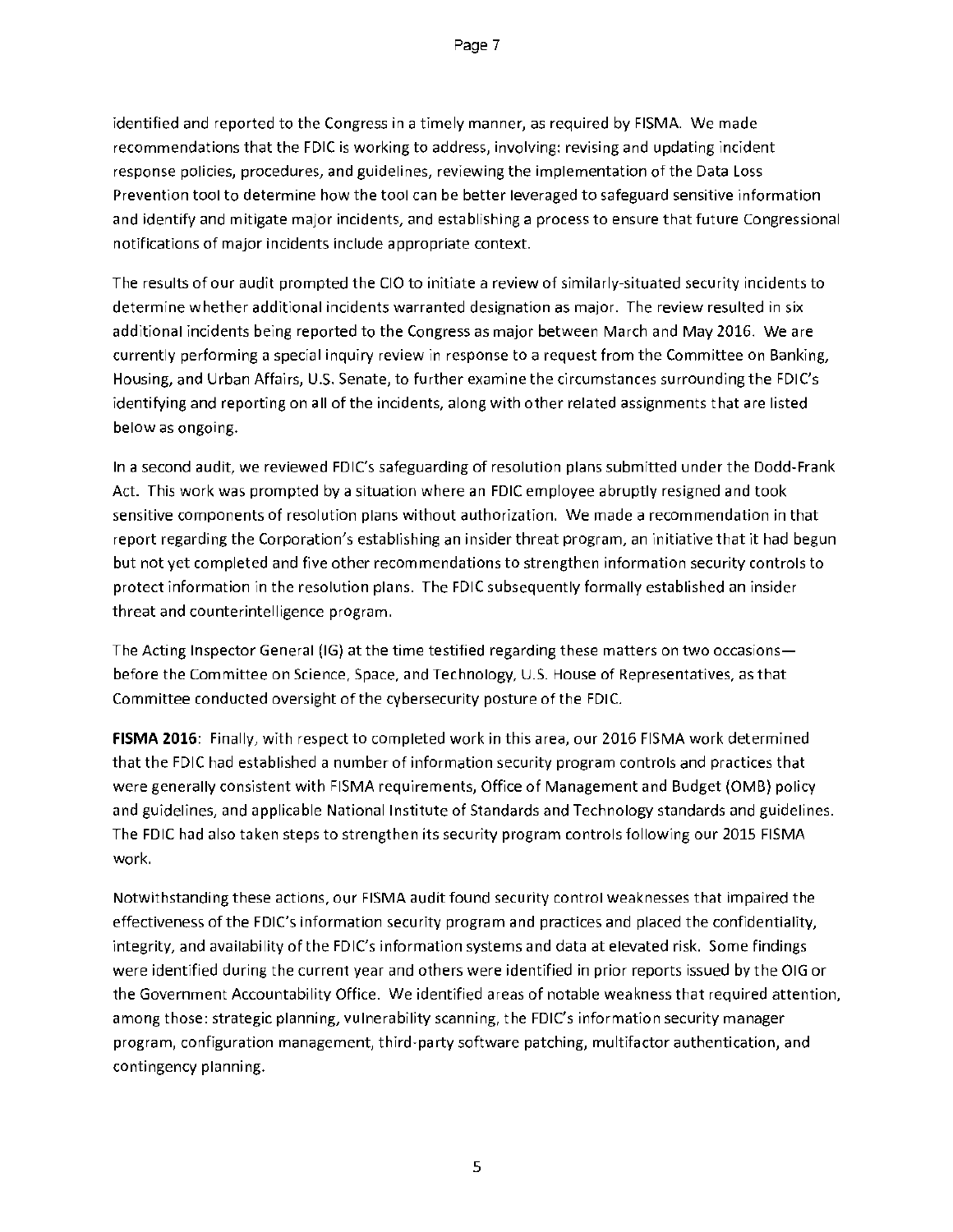We also pointed out risks related to the performance of the vendor that supports the FDIC's infrastructure services, commented on the frequent turnover in the Chief Information Security Officer (CISO) position, and questioned whether the CISO's authorities enable the CISO to effectively address the responsibilities defined in FISMA. During our 2017 FISMA assignment, which is ongoing, we will examine progress made in these areas. We will also assess the FDIC's incident response controls as part of this audit.

Other ongoing IT-related assignments for FY 2017 and into FY 2018, include the following:

- **Governance of Information Technology Initiatives.** The audit is focusing on the FDIC's IT governance structure, enterprise architecture, and strategic plans in relation to selected IT initiatives, including the planned migration of email to the cloud, the deployment of laptop computers to FDIC employees and contractor personnel, and the potential adoption of a managed services solution for mobile IT devices.
- **Controls for Preventing and Detecting Advanced Persistent Threats (APT):** An APT is a network attack in which an unauthorized entity gains access to the network and stays there undetected for a long period of time, with the intent of stealing data. APTs can pose serious threats to the FDIC's mission and to the financial services industry as a whole. Our work in this area will examine the controls currently in place at the FDIC to prevent and detect such attacks.
- **FDIC Controls over Separating Employees' Access to Sensitive Information:** This review will determine the extent to which the FDIC has implemented controls to mitigate the risk of unauthorized access to and inappropriate removal and disclosure of sensitive information by separating employees and contractors.
- **The FDIC's Controls for Responding to a Suspected or Confirmed Breach of Personally Identifiable Information (PII):** This audit is assessing the adequacy of the FDIC's processes for evaluating the risk of harm to individuals potentially affected by a breach involving Pll and its processes for notifying and providing services to those individuals, when appropriate.
- **Security Configuration Changes and Software Updates to the FDIC's Windows Servers:** This work will determine whether the FDIC has established and implemented change management controls over its Windows Server operating system software that are consistent with federal requirements and guidelines.

We are currently developing an **IT Strategic Plan** to guide our efforts in this area going forward.

#### *Systemic Resolution Responsibilities*

The Dodd-Frank Act created a comprehensive new regulatory and resolution framework designed to avoid the severe consequences of financial instability. Under current law, Title I of the Dodd-Frank Act provides tools for regulators to impose enhanced supervision and prudential standards on systemically important financial institutions (SIFI). Title II provides the FDIC with a new orderly liquidation authority for SIFIs, subject to a systemic risk determination by statutorily designated regulators.

**SIR Proximity and Speed to Default:** We recently evaluated the progress the FDIC has made in developing criteria and a process for assessing SIFIs' proximity and speed to default or danger of default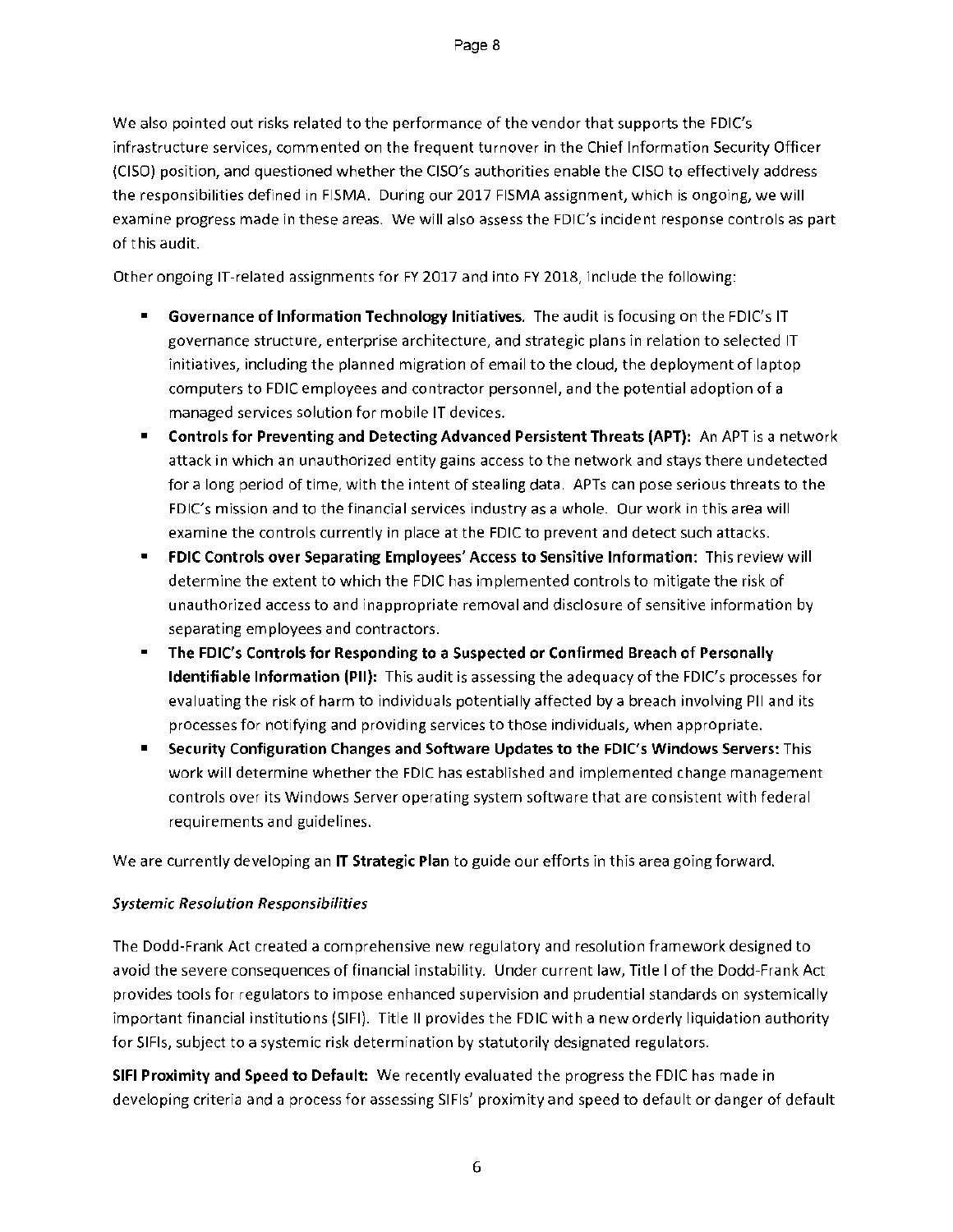so that it is positioned to undertake necessary preparatory actions for a SIFI resolution. We determined that the FDIC had made steady progress in developing criteria and a process, namely the Systemic Monitoring System (SMS), for assessing the proximity and speed to default for the 16 large and complex SIFIs with assets over \$13 trillion that were in the FDIC's portfolio as of June 2016. The SMS gathers and analyzes SIFI supervisory reports and market information using standardized metrics that are then combined with FDIC onsite institution monitoring teams' perspectives and analyses of the risks shown by those metrics. Ultimately, an FDIC committee assesses the indicated risks from institution monitoring team submissions and other sources to assign a quarterly risk rating for each SIFI on its proximity and speed to default. As the proximity to default increases, the FDIC may take a number of actions, including increased monitoring and a resolution strategy refresh.

We made three recommendations relating to improving SMS documentation and independently evaluating the SMS tool's output. Management agreed to take corrective action.

CIGFO Joint Audit: We also joined fellow members of the Council of Inspectors General on Financial Oversight in conducting a joint audit of the *Financial Stability Oversight Council's Efforts to Promote Market Discipline.* The report concluded that FSOC has made progress in promoting market discipline. However, the wide range of views that still exist on the issue of "too big to fail" indicate that there is a lack of consensus regarding whether FSOC has eliminated expectations on the part of shareholders, creditors, and counterparties of large bank holding companies or nonbank financial companies that the federal government will shield them from losses in the event of failure.

Added OIG Responsibilities Under the Dodd-Frank Act: We would also note that under current law, the Dodd-Frank Act requires that the FDIC IG conduct, supervise, and coordinate audits and investigations of the liquidation of any covered financial company by the Corporation as receiver under Title II of the Act. These reviews must occur not later than 6 months after the date of appointment of the Corporation as receiver under this title and every 6 months thereafter. We are monitoring possible changes to Title II requirements and will respond accordingly.

#### *The FDIC's Supervisory Responsibilities*

The FDIC's supervision program promotes the safety and soundness of FDIC-supervised insured depository institutions. The FDIC is the primary federal regulator for 3,787 FDIC-insured, statechartered institutions that are not members of the Board of Governors of the Federal Reserve System. As such, the FDIC is the lead federal regulator for the majority of community banks.

In light of technological changes, increased use of technology service providers (TSP), new delivery channels, and cyber threats, we have pointed out in past work that the FDIC's IT examination program needs to be proactive and bankers and Boards of Directors need to ensure a strong control environment and sound risk management and governance practices in their institutions. Importantly, with respect to TSPs, one TSP can service hundreds or even thousands of financial institutions, so the impact of security incidents in one TSP can have devastating ripple effects on those institutions. Controls need to be designed not only to protect sensitive customer information at banks and TSPs, but also to guard against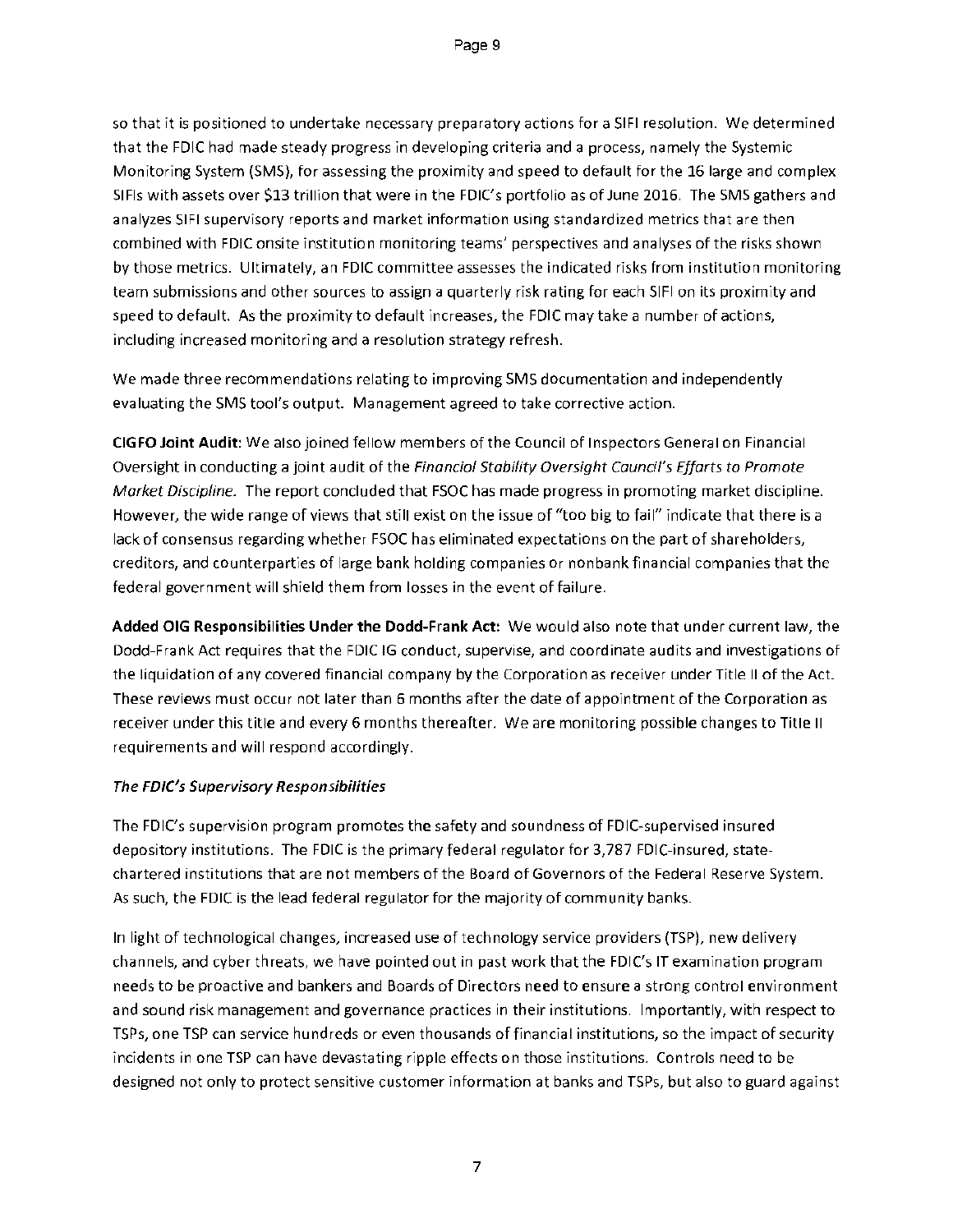intrusions that can compromise the integrity and availability of operations, information and transaction processing systems, data, and business continuity.

TSP Contracts with FDIC-Supervised Institutions: In February 2017 we issued an evaluation report regarding certain aspects of TSP contracts with FDIC-supervised institutions. Many banks use TSPs to support critical business needs, such as core processing, loan servicing, accounting support, or data management. The report assessed how clearly FDIC-supervised institutions' contracts for these services addressed the TSP's responsibilities related to business continuity planning, and responding to and reporting on cybersecurity incidents.

We reviewed a sample of 48 TSP contracts from 19 financial institutions (Fl). We did not see documentary evidence that most of the FDIC-supervised financial institutions fully considered and assessed the potential impact and risk that TSPs may have on the institution's own business continuity planning, and incident response and reporting. In this regard, documentation supported that only 8 of the 19 institutions completed both a risk assessment and contract review to understand the business and legal risks, as recommended by supervisory guidance. Further, when completed, the quality of these assessments varied.

Most of the contracts we reviewed did not clearly address the TSP's responsibilities and lacked specific provisions to protect certain key Fl interests or preserve Fl rights. Nearly half of the contracts did not require the TSP to establish a business continuity plan. Most contracts also did not sufficiently define key terminology related to business continuity and incident response. Therefore, these TSP contracts provided Fls with limited information and assurance that TSPs could recover and resume critical systems, services, and operations timely and effectively, if disrupted; and would take appropriate steps to contain and control incidents and report them in a timely manner.

The FDIC independently — and the Federal Financial Institutions Examination Council (FFIEC) members collectively — have taken numerous steps to provide institutions comprehensive business continuity, cybersecurity, and vendor management guidance, as well as to enhance related examination programs. Notwithstanding these steps, our evaluation results indicate that more time is needed to allow FDIC and FFIEC efforts to have an impact.

We recommended that the FDIC continue communication efforts with Fls regarding the risks posed by TSP contracts; and after allowing for a reasonable period of time for Fls to incorporate FDIC and FFIEC guidance, that the FDIC conduct a follow-on study to assess the extent to which financial institutions have effectively addressed key issues related to risks posed by TSP contracts. FDIC management concurred with our recommendations.

Reviews of Failed Banks: With respect to other OIG work in the supervision area, we continue to conduct material loss reviews (MLR), failed bank reviews (FBR), and in-depth reviews of failed institutions, as appropriate. As noted earlier, under the Dodd-Frank-Act, our office must conduct MLRs of FDIC-supervised institutions whose failures cause a loss to the DIF exceeding \$50 million and conduct an FBR of each institution with a DIF loss at or below the MLR threshold to determine if unusual circumstances warrant the 016 conducting an in-depth review of the loss. The goal of our work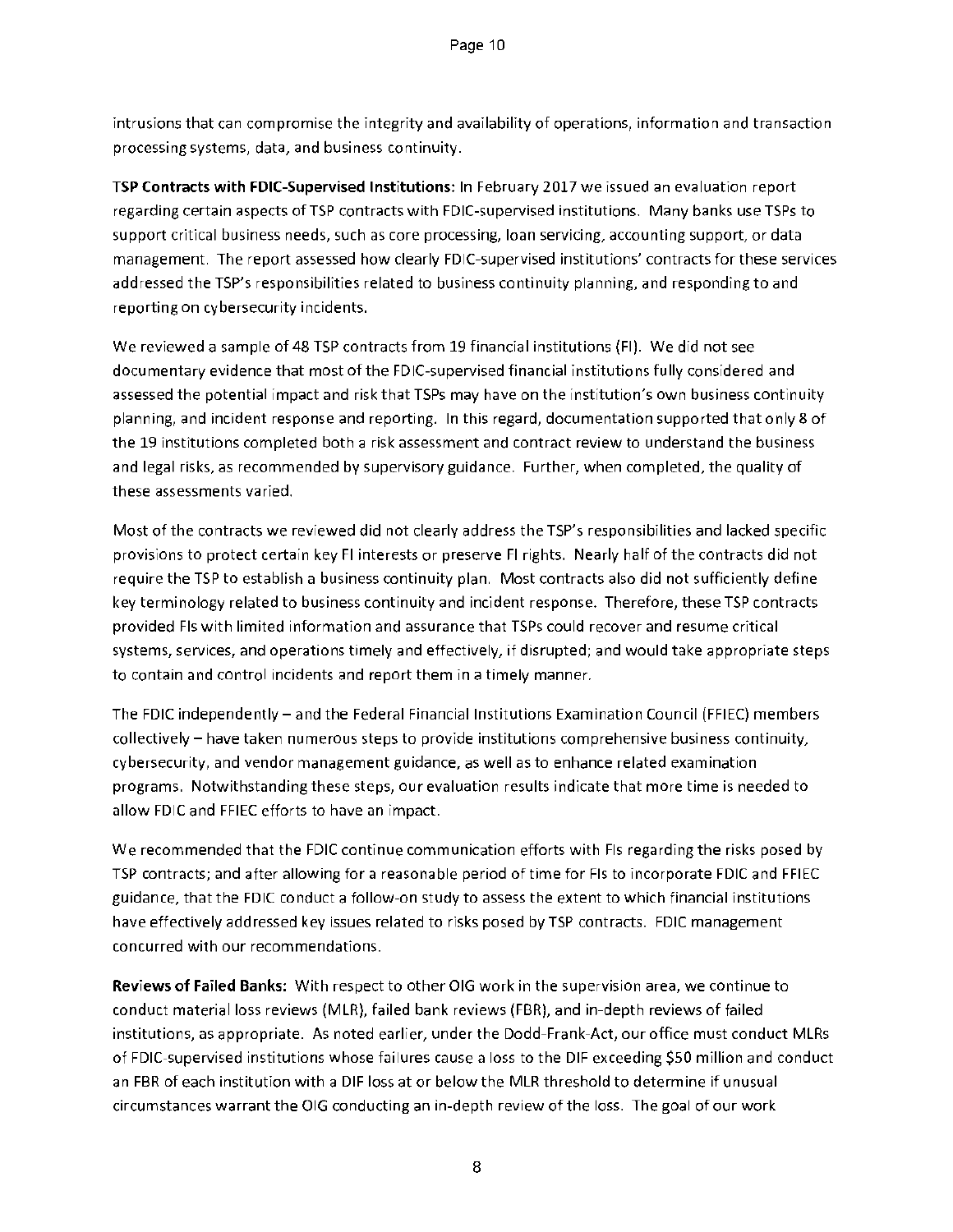involving failed banks is to continue to shed light on the circumstances that caused such failures and ways in which the FDIC's supervisory activities can be enhanced to avoid future failures. We have completed four FBRs during FY 2017 to date and currently have two MLRs in process--that of Seaway Bank and Trust, Chicago, Illinois, which failed on January 27, 2017, with an estimated loss to the DIF of \$57.2 million and an MLR of First NBC Bank, New Orleans, Louisiana, which failed on April 28, 2017, with a \$996.9 million estimated loss to the DIF.

Other ongoing assignments addressing the FDIC's supervisory responsibilities include the following:

- The FDIC's Risk Management Examination Loan Sampling Methodology: We are evaluating the FDIC's loan sample selection methodology, including compliance with examiner guidance, and the extent to which examiner loan samples are representative of financial institutions' loan risk exposures.
- Forward Looking Supervision for High Growth-High Concentration Institutions: This work will be designed to determine the extent to which the FDIC's forward-looking supervision initiative has affected the supervisory response to institutions that have experienced high growth and/or that have high commercial real estate or acquisition, development, and construction loan concentration risk.

#### *Resolution and Receivership Responsibilities*

One of the FDIC's most important roles is acting as the receiver or liquidating agent for failed FDICinsured institutions. The FDIC's responsibilities include planning and handling the resolutions of failing FDIC-insured institutions and providing prompt, responsive, and efficient administration of failing and failed financial institutions in order to maintain confidence and stability in our financial system.

As part of the resolution process, the FDIC values a failing federally insured depository institution, markets it, solicits and accepts bids for the sale of the institution, considers the least costly resolution method, determines which bid to accept, and works with the acquiring institution through the closing process. The receivership process involves performing the closing function at the failed bank; liquidating any remaining assets; and distributing any proceeds to the FDIC, the bank customers, general creditors, and those with approved claims.

The FDIC places great emphasis on promptly marketing and selling the assets of failed institutions and terminating the receivership quickly. Although the number of institution failures has fallen dramatically since the crisis, these activities still pose challenges to the Corporation. As of December 31, 2016, the FDIC's Division of Resolutions and Receiverships (DRR) was managing 378 active receiverships with assets in liquidation totaling about \$3.3 billion.

In addition, through purchase and assumption agreements with acquiring institutions, the Corporation has entered into shared-loss agreements (SLA). Since November 2008, the Corporation has resolved 304 failures with accompanying SLAs. Under these agreements, the FDIC agrees to absorb a portion of the loss—generally 80 to 95 percent—which may be experienced by the acquiring institution with regard to those assets, for a period of up to 10 years. The FDIC entered into 304 SLAs from November 2008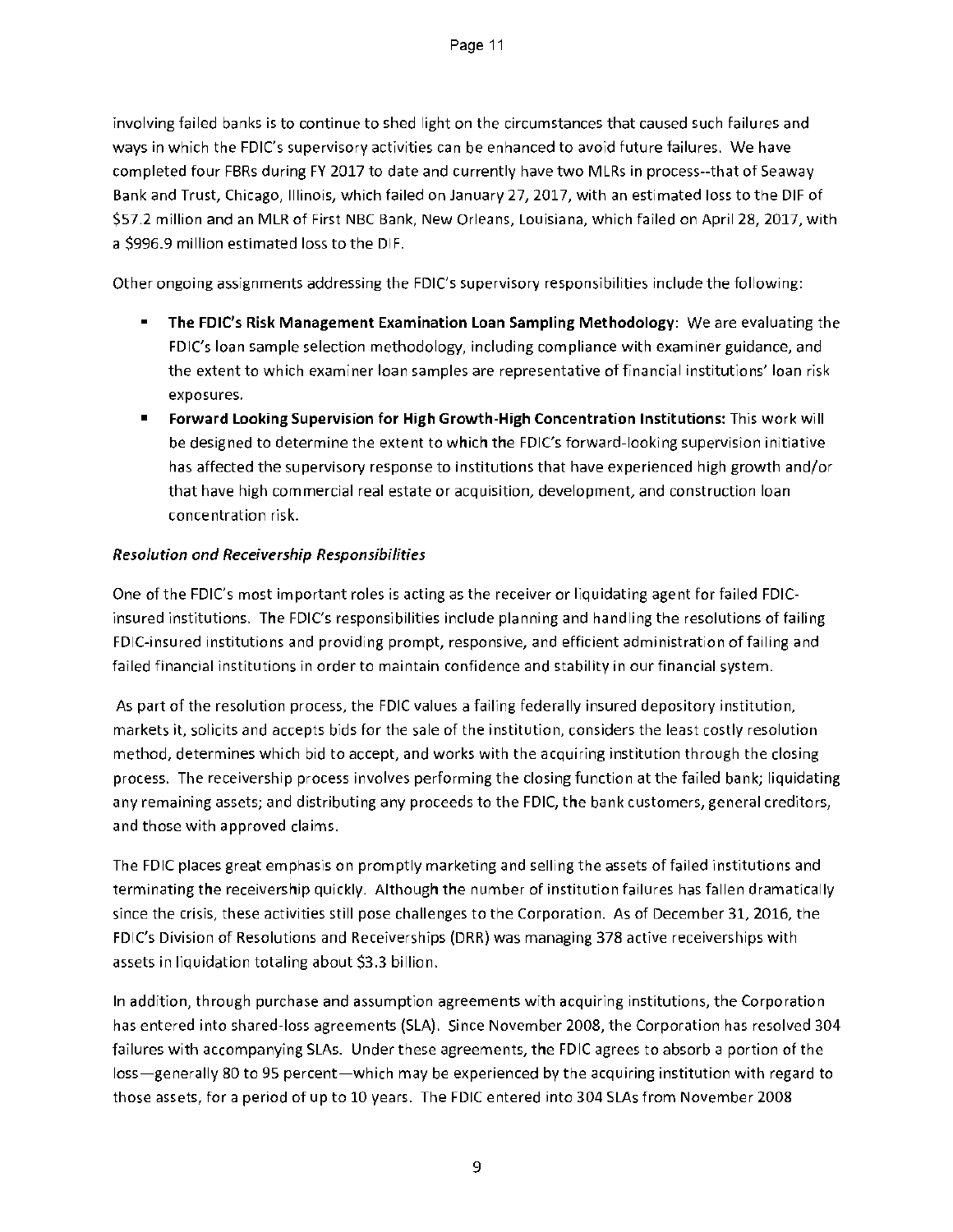through September 30, 2013, with an initial asset base of \$216.5 billion. As of December 31, 2016, FDIC recoveries totaled \$5.2 billion, representing 15.1 percent of the \$34.2 billion in FDIC SLA payments.

Our work in the resolutions and receivership areas during FY 2017 has addressed SLA recoveries and the FDIC's Failed Bank Data System (FBDS), a system that the FDIC uses for receivership purposes.

SLA Recoveries: With respect to SLAs, we initiated an evaluation based on the risks associated with assuming institutions identifying and remitting SLA recoveries to the FDIC. An increasing number of Commercial SLAs are becoming 5 years old, resulting in the end of SLA loss coverage but not the end of the 8-year recovery period, during which assuming institutions (Al) are required to remit a portion of their recoveries to the FDIC. Our evaluation assessed the FDIC's efforts to ensure that Als identify and remit SLA recoveries to the FDIC. A recovery typically comprises (1) funds paid by the borrower on assets that the Al previously charged off or experienced a loss on and received reimbursement from the FDIC pursuant to an SLA; or (2) gains from the sale of foreclosed property or SLA assets.

We determined that the FDIC's DRR established controls to mitigate risks and help ensure Als appropriately identify and remit recoveries to the FDIC. These controls include a process for identifying recovery and non-recovery assets and conducting on-site reviews that focus on recoveries. DRR also issued guidance and provided training to DRR employees, assuming institutions, and third-party contractors that DRR engages to complement its staff. The guidance and training communicate recovery period procedures and expectations.

A contractor that we engaged to test a sample of SLA assets pertaining to five Als that we selected found several discrepancies. The contractor identified an unreported recovery of \$16,423 at one Al as a result of an isolated oversight. The Al agreed with the finding and reimbursed the FDIC for the recovery, following the contractor's review. The contractor found several other instances where an Al had overpaid the FDIC.

We made several recommendations to ensure Als accurately identify and report SLA recoveries to the FDIC and that the FDIC review a sample of SLA certificates to identify any payment errors similar to those identified in this evaluation. The FDIC concurred with our recommendations.

Status of FBDS: More recently, we issued an audit report regarding the status of the FBDS project. The FBDS project established a new contract and system for maintaining records of failed financial institutions that the FDIC obtains as receiver. Maintaining such records is critically important, as various internal and external parties, including outside counsel, use them to support investigations, litigation, tax administration, and asset sales. The report assessed the status of the project, including progress and costs in relation to goals, budgets, and milestones; factors contributing to the project's progress; and outstanding risks that must be addressed.

While the FDIC had a number of significant achievements associated with the FBDS project, we found that the project had not met key milestones and costs exceeded estimates. Specifically, there was a delay in implementing certain system capabilities and transitioning data from the prior contractor's system to the FBDS system. The transition-related schedule delays caused the FDIC to extend the prior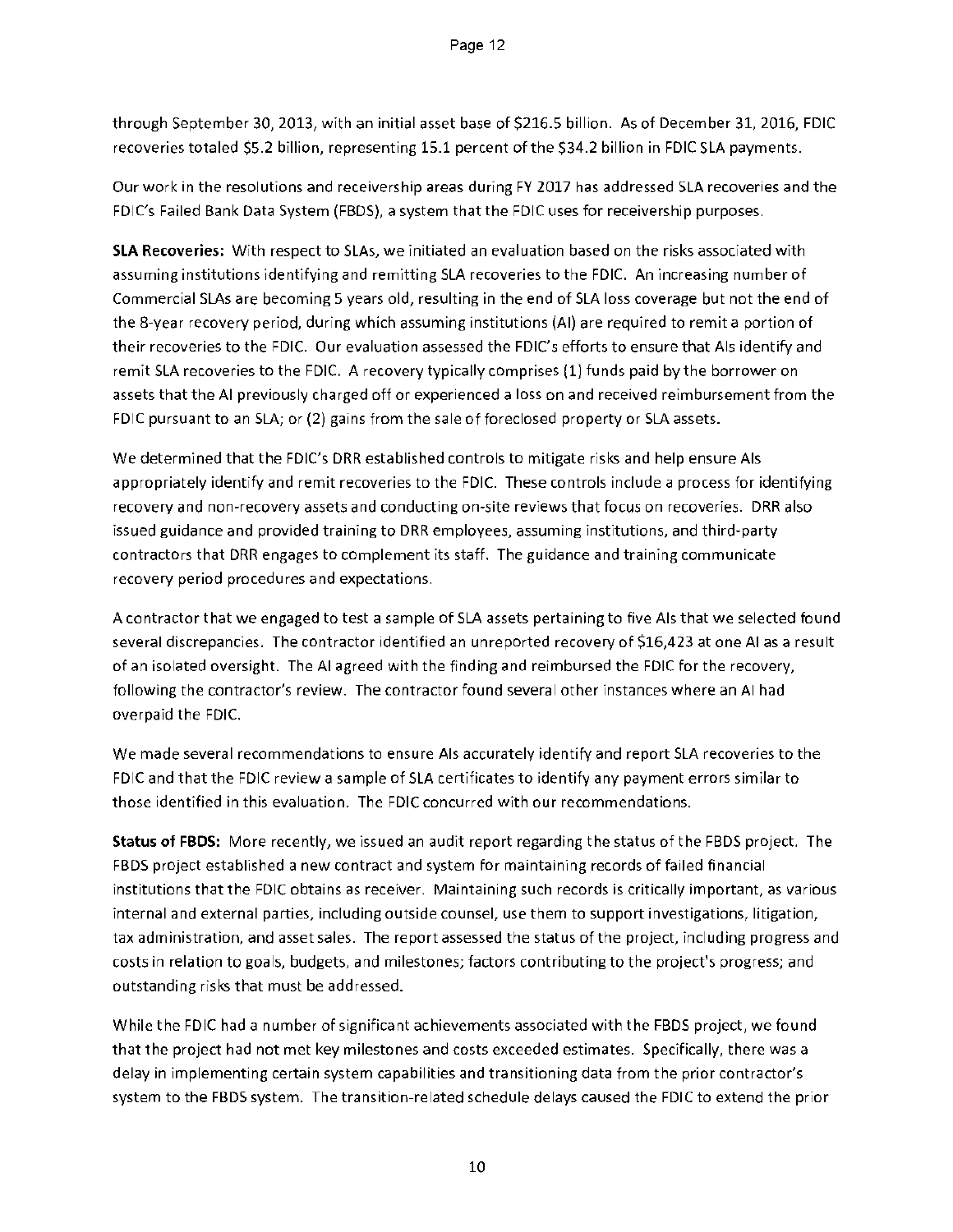contract several times into 2016—beyond the initially anticipated contract expiration date. As a result of those extensions, and other challenges, the FDIC absorbed about \$14.6 million more in transitionrelated costs than had been estimated. Overall, total transition-related costs remained less than what was originally projected when the FDIC Board of Directors approved the project.

We identified three factors contributing to the project's status. Specifically, FDIC personnel did not fully understand the project's scope and requirements, did not establish clear expectations for the project in contract documents, and did not implement a project management framework to guide and structure project activities. FDIC personnel identified other factors that impacted the project's delays, including technical challenges and the unanticipated failure of a large, complex financial institution.

Our office made seven recommendations to strengthen FBDS governance, project management, and contract oversight to reduce FBDS project-related risks going forward. FDIC management concurred with our recommendations.

Finally, we recently initiated a review of the FDIC's Claims Administration System. FDIC personnel use the claims system to identify insured and uninsured deposits in failing and failed financial institutions. This system is critical to achieving the FDIC's mission to insure deposits and administer receivership claims.

#### Consumer Protection

The FDIC carries out its consumer protection role by providing consumers with access to information about their rights and disclosures that are required by federal laws and regulations. Its Consumer Response Center serves an important function in this regard. Importantly, the FDIC also examines the banks for which it is the primary federal regulator to determine the institutions' compliance with laws and regulations governing consumer protection, fair lending, and community investment. These activities require effective examiner training and regular collaboration with other regulatory agencies.

The Dodd-Frank Act consolidated many of the consumer financial protection authorities previously shared by several federal agencies into the Consumer Financial Protection Bureau (CFPB) and granted the CFPB authority to conduct rulemaking, supervision, and enforcement with respect to federal consumer financial laws; handle consumer complaints and inquiries; promote financial education; research consumer behavior; and monitor financial markets for risks to consumers. The FDIC coordinates with the CFPB on consumer issues of mutual interest and to meet statutory requirements for consultation relating to rulemakings in mortgage lending and other types of consumer financial services and products.

We currently have two assignments ongoing in the consumer protection area:

The FDIC's Consumer Response Center: We are assessing the FDIC's handling of consumer complaints, in particular--how the FDIC receives, investigates, analyzes, and responds to consumer complaints involving FDIC-supervised institutions and how it identifies emerging issues and trends, and takes action accordingly.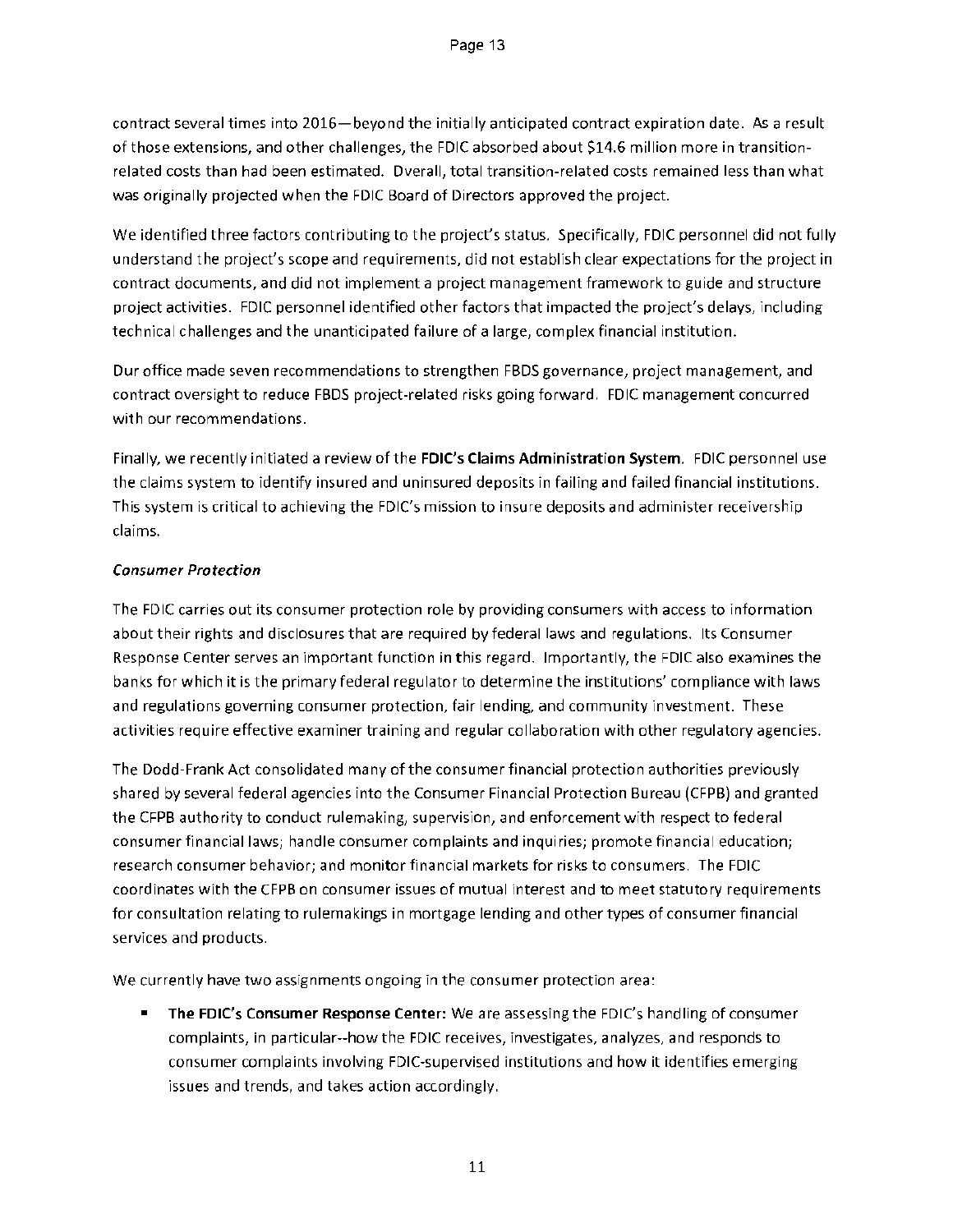• The FDIC's Implementation of Consumer Protection Laws Regarding the Ability to Repay Mortgage Loans and Loan Originator Compensation: We are assessing the FDIC's efforts in implementing changes to several existing federal consumer financial laws requiring rulemaking and changes to industry practices and compliance examinations. These changes were brought about with passage of the Dodd-Frank Act. We will look specifically at the rules that direct financial institutions to determine if a consumer has a reasonable ability to repay a mortgage loan and rules to place limits on loan originator compensation.

#### The FDIC's Resources Management and Business Operations

As the number of financial institution failures continues to decline, the FDIC has been reshaping its workforce and adjusting its budget and human resources as it seeks a balanced approach to managing costs while achieving mission responsibilities. The FDIC Board of Directors approved a \$2.16 billion Corporate Operating Budget for 2017, 2.4 percent lower than the 2016 budget. In conjunction with its approval of the 2017 budget, the Board also approved an authorized 2017 staffing level of 6,363 positions for 2017, a 2.6 percent decrease from 2016 and 32 percent lower than the peak in 2011. This was the seventh consecutive reduction in the FDIC's annual operating budget.

As conditions improve throughout the industry and the economy, the FDIC will strive to achieve the appropriate level of resources, and at the same time, it needs to continue to carry out its day-to-day operations in an efficient, effective, and economical manner. In this regard, the DIG has devoted resources to many facets of the business operations and programs of the FDIC during 2017. We have completed several assignments and others are ongoing, as described below.

Employee Travel: We initiated an evaluation in response to two OIG Hotline complaints regarding employee travel. The complainants alleged that certain FDIC employees were (1) traveling excessively and unnecessarily at the FDIC's expense; (2) designated as Work in Place (MP), but incurring significant commuting expenses; and (3) traveling frequently enough to invoke tax consequences that were not addressed by the FDIC and the employees involved. We reviewed business travel completed by seven FDIC employees identified in the complaints and developed statistics on business travel completed by 125 employees identified as WiP by the FDIC.

We concluded that some of the allegations involving the travel patterns of the seven FDIC employees had merit. Five employees were designated as WiP and traveled frequently to their reporting duty station in Washington in 2015, contrary to the intent of the WiP program. (One of the seven employees was not WiP and did not travel frequently or extensively.) Three of the five WiP employees traveled extensively to Washington under details or promotions exceeding 1 year, which could trigger tax consequences. The Corporation began withholding taxes for one of those employees when it became apparent that the employee's detail and related travel would exceed 1 year. We reported that FDIC management should review the facts and circumstances for the other two WiP employees and determine whether withholding is warranted.

The seventh employee named in the allegation was an FDIC Executive that the FDIC reimbursed for extensive travel to his original city of residence, which was near an FDIC office (an Alternate Location),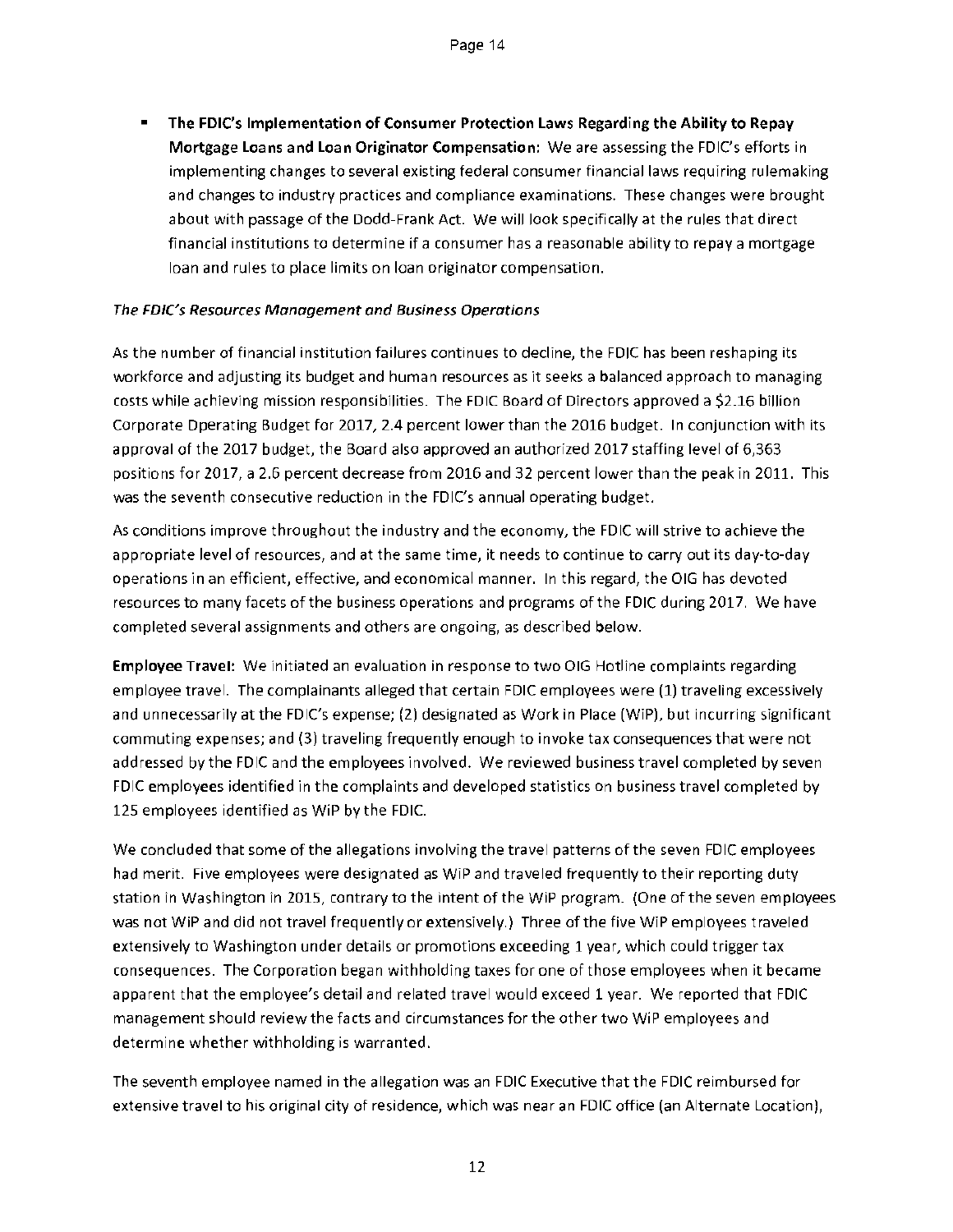over a 14-year period. The Executive had relocated from the Alternate Location to Washington and had operated under an informal work arrangement since 2002 that allowed him to spend a portion of his work time in the Alternate Location, where he continued to maintain a residence. In addition to receiving relocation benefits, the Executive earned a Washington-based salary that was 17-percent higher than what he would have earned in the Alternate Location in 2016.

In our view, the work arrangement created risks and adverse consequences for the Corporation and potentially for the Executive and appeared not to be in the FDIC's best interests. Our report discusses several factors that contributed to this situation, including the Executive's former supervisor's decision to allow the work arrangement and the unique and informal nature of the arrangement. The work arrangement involved unusual provisions and was difficult to monitor, lacked parameters and controls, and created the risk of expenses that outweighed business needs. It would have been prudent for management to periodically review whether the arrangement continued to provide sufficient value to the Corporation.

We also concluded that the Executive took frequent advantage of the work arrangement for his own personal benefit and convenience. We questioned the necessity and reasonableness of \$122,423 in costs associated with the Executive's travel to the Alternative Location.

We made eight recommendations to strengthen policy and controls surrounding long-term taxable travel, the WiP program, and processes for identifying and monitoring unusual or questionable travel patterns. We also recommended that the FDIC disallow and attempt to recover \$122,423 in costs associated with the Executive's travel to the Alternate Location.

FDIC management concurred with seven recommendations and partially concurred with our recommendation to disallow and attempt to recover costs. The FDIC reviewed the Executive's travel patterns and facts associated with travel to the Alternate Location, recovered \$2,658 in charges it concluded were not permitted under the work arrangement, and determined the remaining travel expenses were authorized under the work arrangement.

Contract Audit of Lockheed Martin Services, Inc.: The FDIC's contracting activities are another area where the OIG has focused resources. For example, and as referenced earlier with respect to the Failed Bank Data Services project, to accommodate the enormous data conversion and storage demands associated with the large number of institution failures in recent years, the FDIC entered into a contract with Lockheed Martin Services, Inc. for data management services. Under the contract, Lockheed provided the FDIC with a standard method of maintaining failed institution data, including secure data migration, conversion, cataloging, indexing, storage, security, and retrieval.

Earlier this year we engaged a contractor to audit invoices submitted by Lockheed to determine whether charges paid by the FDIC to Lockheed were adequately supported, allowable under the terms and conditions of the contract and task orders, and allocable to their respective task orders.

The contractor determined that all but \$124 of the \$17,478,331 in charges on the 149 firm fixed price and time and materials invoices that it reviewed were adequately supported, allowable under the terms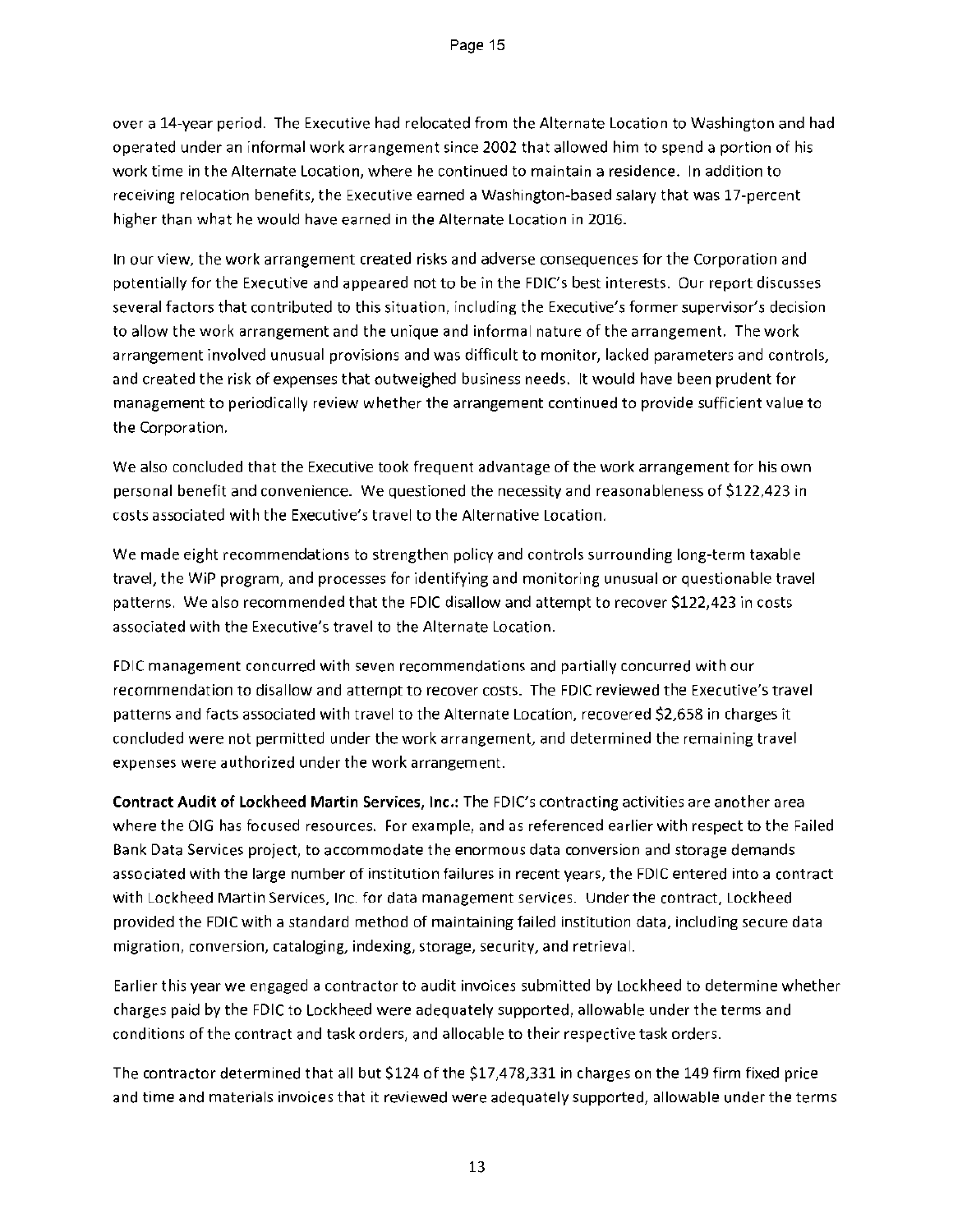and conditions of the contract and task orders, and properly allocated to their respective task orders. In addition, the contractor determined that Lockheed had allocated the remaining \$339,794,230 in firm fixed price and time and materials charges invoiced during the period covered by the audit to the correct task orders. The contractor also identified an additional \$4,046 in unallowable travel agent booking fees, resulting in total questioned costs of \$4,170, which we have reported in our Semiannual Report to the Congress.

We have a number of ongoing or planned assignments designed to address other aspects of the Corporation's business activities. Among those are assignments in the following areas:

- **The FDIC's Controls Over IT Hardware Asset Management:** The assignment objective is to evaluate to what extent the FDIC has established key controls to mitigate risks associated with the FDIC's IT hardware asset management program.
- **FDIC Non-Headquarters Facility Physical Security:** FDIC policy is to comply with a range of federal governing authorities intended to ensure that minimum physical security standards are maintained across federal agencies to safeguard employee, facilities, and operational missions. Our evaluation will seek to ensure that practices in place help protect the FDIC's personnel and physical resources in field locations.
- **DRR Hiring Practices:** We initiated an evaluation in response to three DIG hotline complaints that we received regarding DRR's hiring practices. The objective of this evaluation is to assess the merits of the complaints, while focusing on the hiring processes in place and possible improvements to those processes.

#### **INVESTIGATION PRIORITIES AND RESULTS**

Throughout FY 2017 and into FY 2018, our Office of Investigations will continue its efforts to prevent, detect, and investigate criminal or otherwise prohibited activity that may harm or threaten to harm the operations or integrity of the FDIC and its programs. These efforts are carried out by our criminal investigators, forensic and financial analysts, and investigators in our Electronic Crimes Unit. We are maintaining our close working relationships with law enforcement partners, including the Department of Justice; the Federal Bureau of Investigation; and other federal, state, and local law enforcement agencies. We are also coordinating closely with FDIC divisions and offices and other regulatory OlGs in conducting financial services investigations, both criminal and civil. The OIG also actively participates on numerous financial fraud, suspicious activity report, mortgage fraud, and other working groups nationwide to keep current with new threats and fraudulent schemes that can undermine the integrity of the FDIC's operations and the financial services industry as a whole. These include the Bank Fraud Working Group, Mortgage Fraud Working Group, Federal Financial Enforcement Task Force, all spearheaded by the Department of Justice.

The following cases are illustrative of recent OIG investigative success:

• The former president and chairman of First State Bank of Altus, Altus, Oklahoma, was sentenced to 48 months in prison after a jury convicted him in July 2016 of bank fraud, conspiracy to commit bank fraud, misapplication of bank funds, making a false bank entry, and unauthorized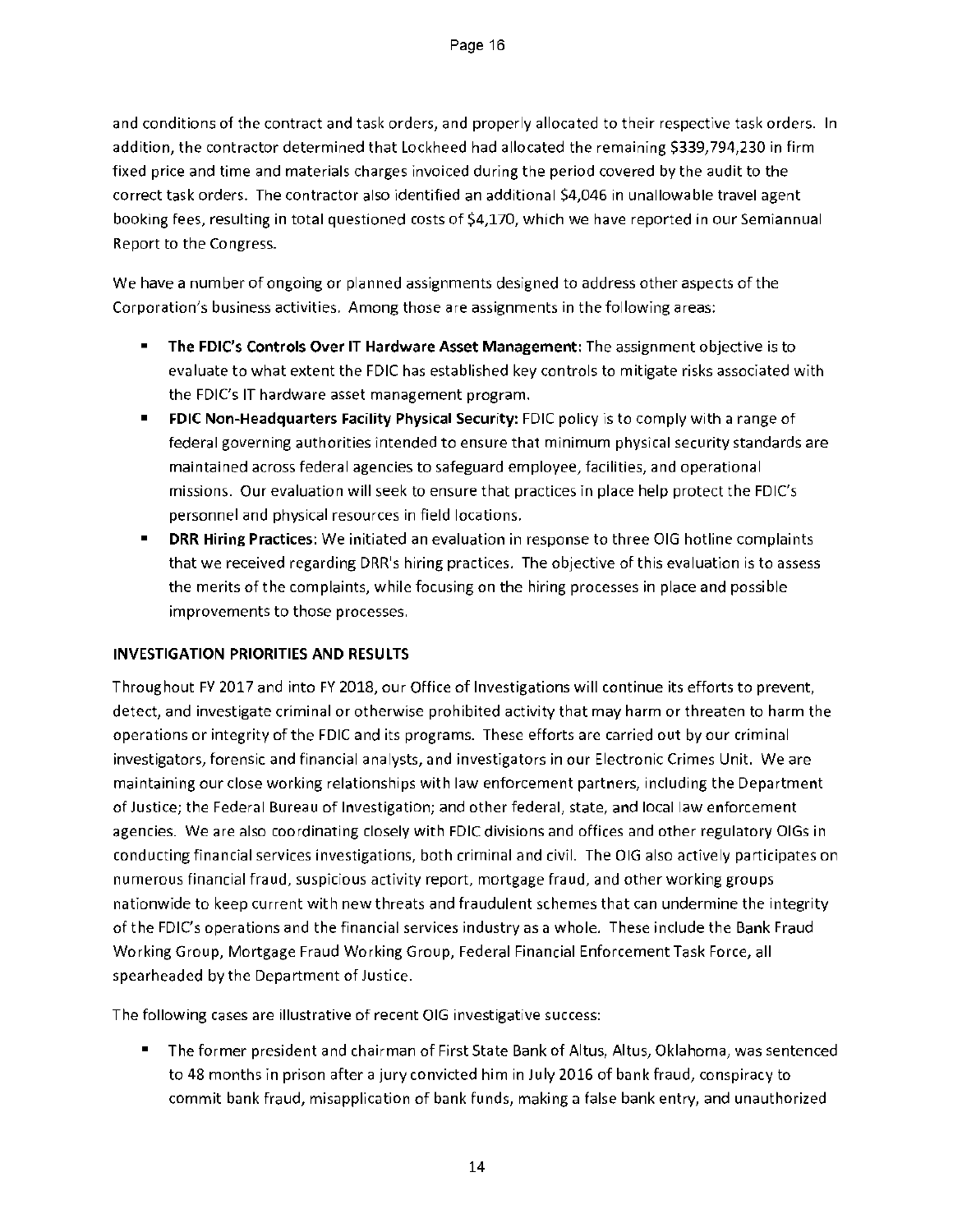issuance of a bank loan in connection with First State Bank of Altus, and various loan schemes. He was also ordered to pay \$10,120,166.58 in restitution to the FDIC.

- A former bank branch manager at First Tennessee Bank, NA., Memphis, Tennessee, was sentenced to serve 36 months in federal prison for embezzlement of funds and tax evasion, to be followed by 5 years of supervised release. He was also ordered to pay restitution in the amounts of \$844,254 to First Tennessee Bank, \$161,018 to the Internal Revenue Service and \$81,014 to two additional victims of his crimes, for a total of \$1,086,286. Of the total amount he embezzled, the former bank manager obtained approximately \$967,573 for his personal use.
- Two developers of the Indian Ridge Resort located in Branson, Missouri, were sentenced in the District of Kansas. They were each sentenced to serve 60 months in prison to be followed by 24 months of supervised release. The wife of one of developers was sentenced to 36 months of supervised release. On May 27, 2015, the three each entered guilty pleas for their role in a real estate construction fraud scheme charging them with bank fraud, conspiracy to commit bank fraud, money laundering, and conspiracy to commit money laundering.
- A businessman, the owner and president of Machine Tools Direct, Inc., was sentenced to serve 36 months in prison and was ordered to pay restitution of \$97,331,250 for his role in a wire fraud scheme. He and a business partner were indicted on February 27, 2014, and charged with mail fraud, bank fraud, and wire fraud.
- A former vice president and Bank Secrecy Act officer of a Maryland bank pleaded guilty to wire fraud and bank embezzlement, arising from a 6-year scheme to steal over \$1.8 million from bank customers at the bank where she worked. The former vice president admitted that she used her position of trust at the bank to cause more than 200 unauthorized transfers and withdrawals of funds from six customers' bank accounts to pay for mortgages, credit card bills, and property tax bills associated with her and her family members. Three of the six victim customers were at least 80 years old, and for two of the accounts, the customers were deceased.
- In one of our employee cases, a former senior capital markets specialist employed by the FDIC was sentenced to serve 2 years of probation in connection with his prior plea of guilty to a misdemeanor charge of intentionally exceeding authorized access to an FDIC computer to obtain information. Between January 2011 and September 2012, he emailed over 900 FDIC documents to his personal email account, including sensitive, confidential, and strictly private information regarding and belonging to systemically important financial institutions.

Over the past year, we also continued to enhance our understanding and involvement in the IT security and cyber arena on multiple fronts, and in this regard, our Office of Investigations has played an important part. Our efforts include increasing our involvement with the FBI's Cyber Task Force in Washington D.C. and assigning one of our special agents to serve as our representative on the National Cyber Investigative Joint Task Force, a group focusing on cyber threat investigations across the federal, state, local, and international law enforcement, intelligence, counterintelligence, and military communities. A senior-level member of the Office of Investigations continued to closely monitor cyberrelated activities at the FDIC and in the various external communities to help inform our work as an 01G. Finally, we have also participated in training activities sponsored by the 1st Information Operations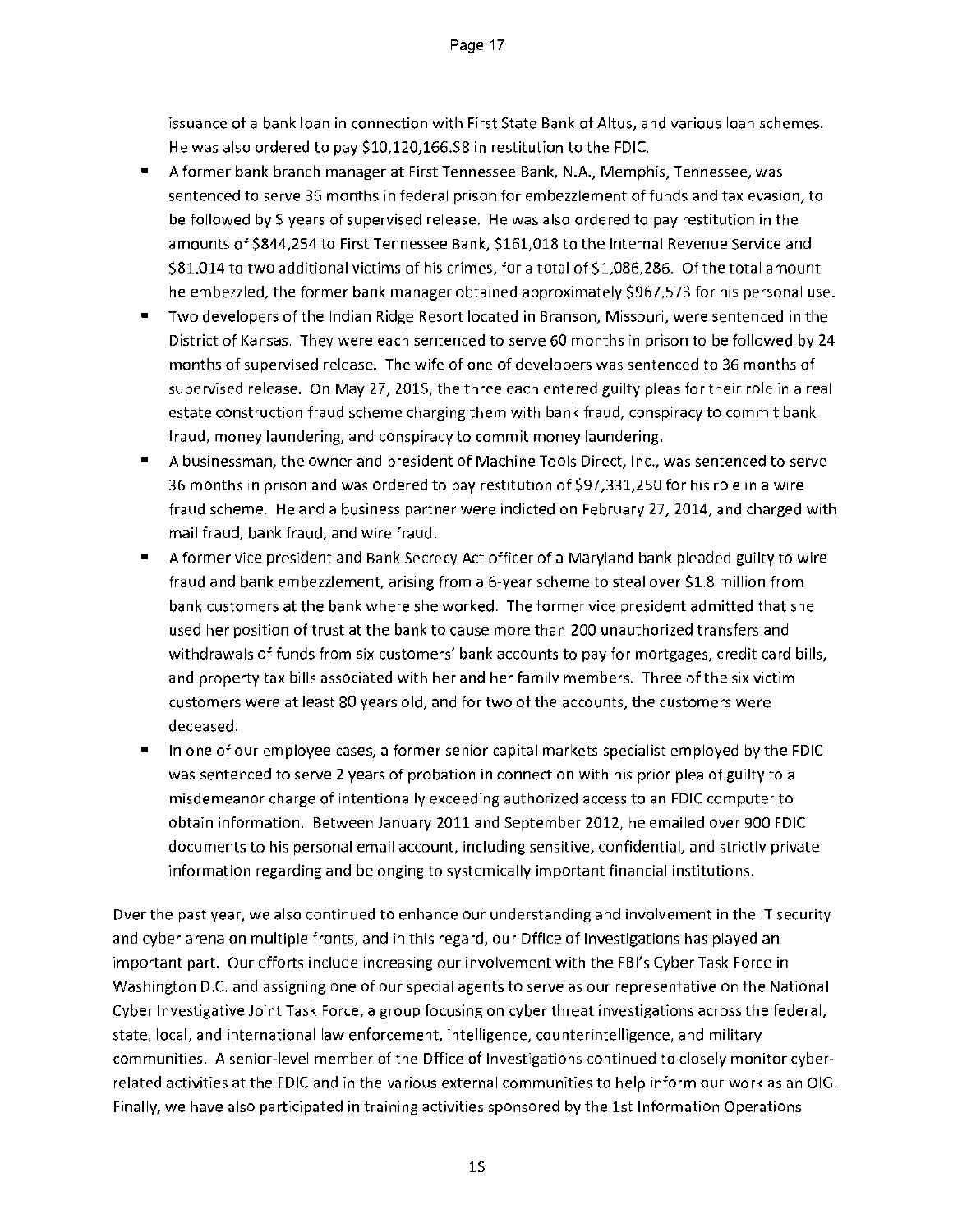Command of the U.S. Army to better understand the authorities, roles, and responsibilities of the defense and intelligence communities to identify, analyze, and respond to potential cyber threats.

Our goal is to leverage the expertise and experience of our own staff, subject matter experts in other parts of the FDIC, and investigative entities external to the Corporation to more fully understand cyberthreats, respond as needed, and share information as we seek to protect the FDIC's and the nation's critical infrastructure.

Our current investigative caseload includes 294 open assignments, consisting of 268 investigations and 26 inquiries. Of the investigations, 187 relate to open bank matters, 47 to closed bank matters, and the remaining 34 cases relate to other potential criminal activity in the financial services sector. We anticipate that our FY 2017 and FY 2018 caseload will continue to include a large number of open and closed bank matters, sometimes involving fraud and other misconduct on the part of senior bank officials, money laundering, and mortgage and commercial loan fraud exposed by turmoil in the housing, commercial real estate, and lending industries. The remaining investigations would likely include cases involving misrepresentations of FDIC insurance or affiliation, cyber crimes, and a number of employee misconduct cases.

Another ongoing priority initiative involves coordinating with the FDIC Legal Division, Division of Risk Management Supervision, and DRR on matters related to enforcement actions. Specifically, we have established a program/schedule to share information to ensure that the OIG's investigative results are available to FDIC management in its consideration of civil and administrative enforcement activities, and that information developed by the FDIC is effectively communicated to OIG criminal investigators, when warranted. Finally, with regard to our criminal investigations, we are leveraging and strengthening our forensic accounting and financial analysis capabilities and continuing to explore was to be more proactive in identifying cases in areas where we have historically been more reactive in our approach. To that end, during FY 2017, we supplemented our investigative resources by hiring three financial analysts (for our New York, Dallas, and Chicago offices) to assist in the ongoing support of our open investigations. In addition, our financial analysts have represented our office on some of the task forces that we participate in and are taking a leading role in data analysis for new case leads.

#### MANAGEMENT PRIORITIES

We are continuing to examine our internal operations, workload, and human resource and IT needs. We are focusing particular attention on the OIG's IT environment to ensure it is secure and that our data are not compromised. As it relates to IT, the FDIC has decided to provide commodity services (such as email) in the cloud environment and is likely to move its entire IT operation to the cloud. The cloud environment presents significantly different operational, security, and management challenges for our office, and we will be developing a comprehensive plan to ensure our office's needs are met. Those needs may have a significant impact on our budget in FY 2018 and in future fiscal years. In the human resources area, in light of recent and future attrition in our office, we are focusing on succession planning. This focus has resulted in the addition of new staff at all levels and in various components of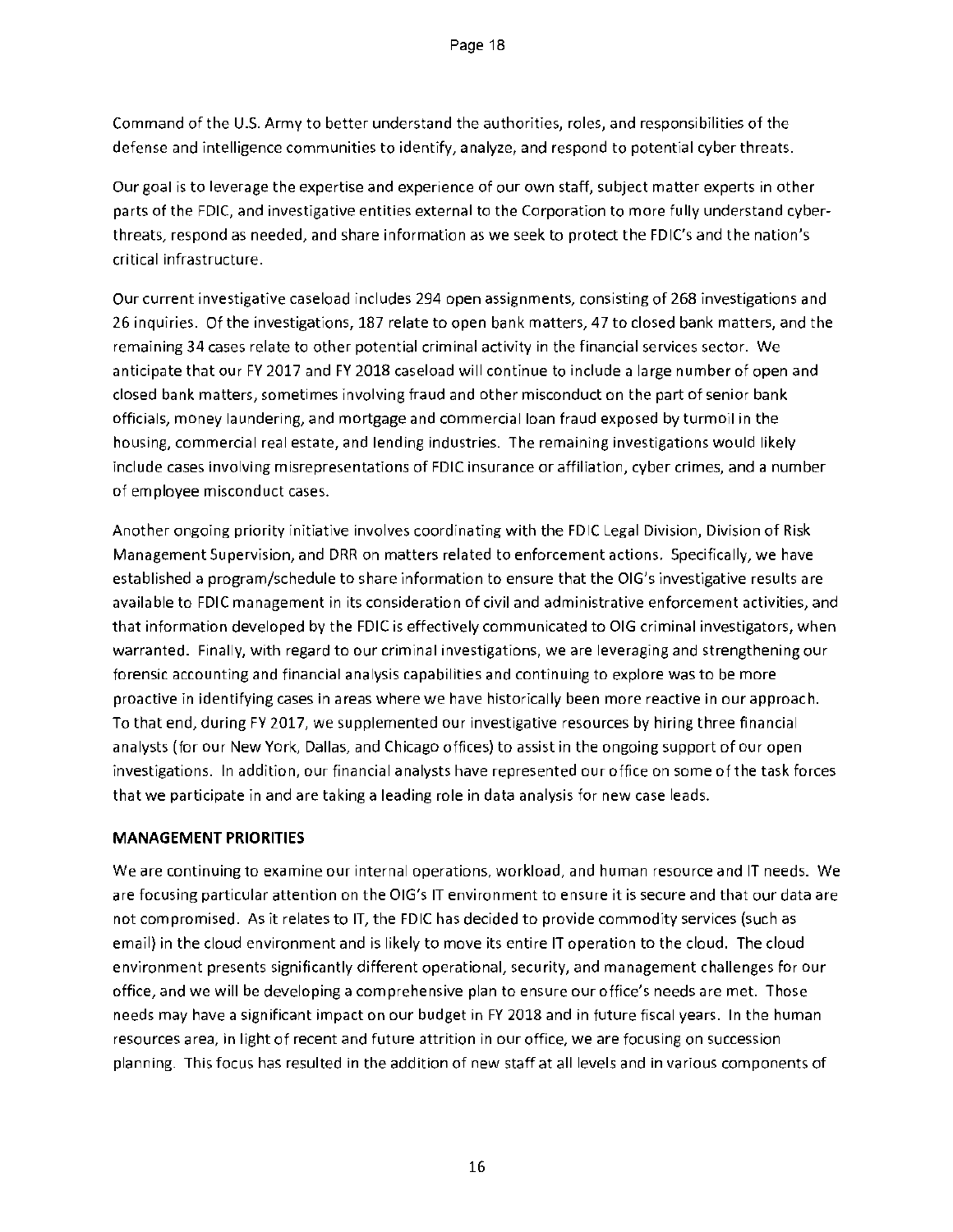our organization and changes in responsibilities for other staff, requiring flexibility on the part of all as we adjust to change.

#### **CONCLUSION**

The FDIC OIG appreciates the support it has received from the Congress and the FDIC over the past years. Our work in FY 2018 will continue to build on our past and current efforts. We believe that our FY 2018 budget strikes an appropriate balance between the mandate of the IG Act, other legislative requirements, OIG workload and human resource needs, post-crisis challenges and risks facing the FDIC, and lingering uncertainties in the economy and financial services industry. The budgetary resources we have proposed reflect an increase over those we have operated with over the past fiscal years. We believe, with appropriate monitoring and a degree of flexibility, they will allow us to provide needed oversight to protect the government's and taxpayers' interests and to help sustain public trust and confidence in the nation's financial system. In the months ahead we will continue to monitor the risks to the FDIC's successful achievement of its mission and seek to ensure that our office will have and prudently manage the needed resources to fully carry out the oversight role entrusted to us under the IG Act. We proudly reaffirm our commitment to effectively and efficiently conduct work in service to the Congress, the FDIC, and the American public.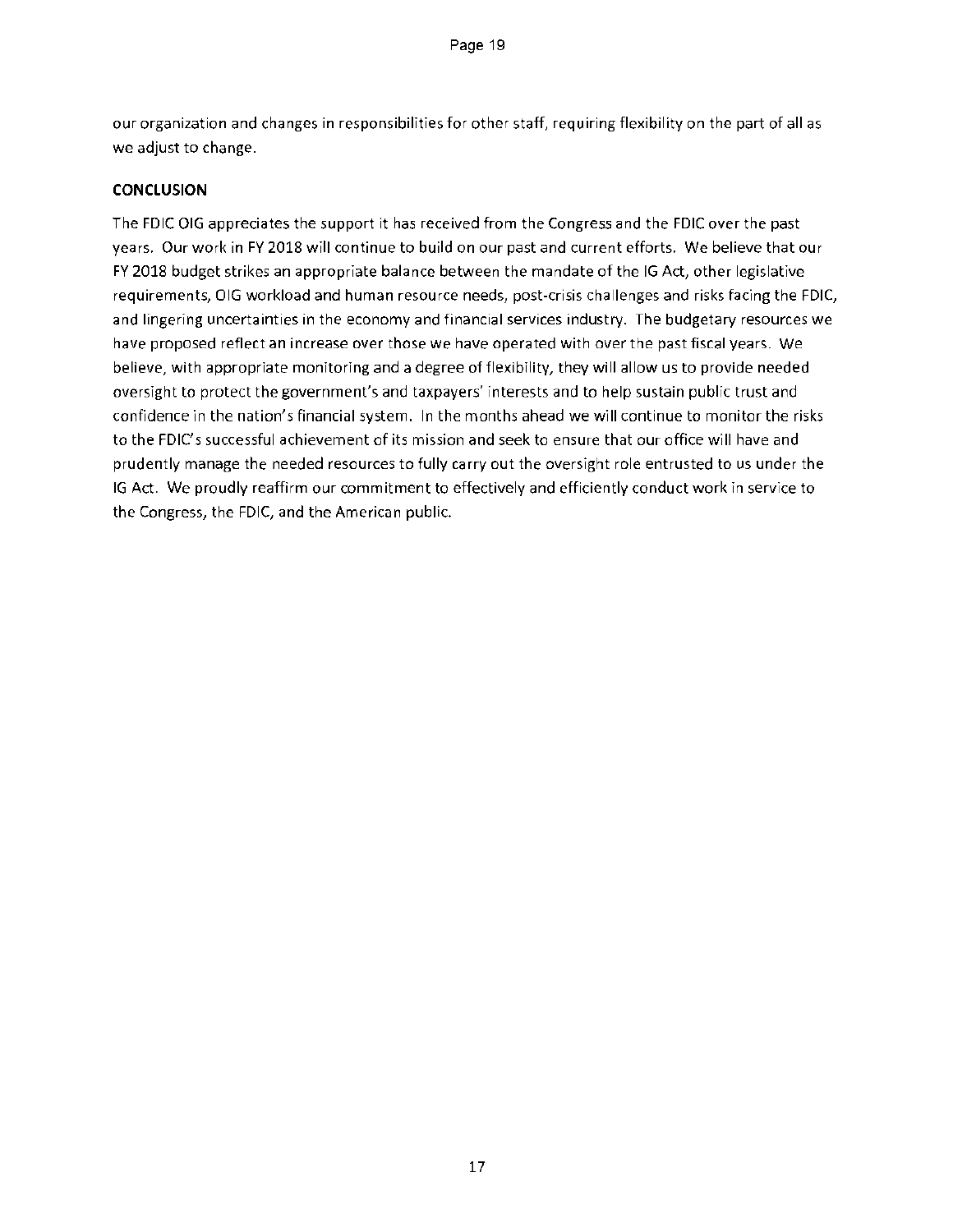#### FDIC OIG Organization Structure and Office Descriptions

The structure of the FDIC OIG is based on the functional responsibilities legislated by the Inspector General Act of 1978 and with consideration to the FDIC's mission and operations. The FDIC 016 is comprised of the Inspector General's Immediate Office and component offices as shown below. We note that Mr. Jay N. Lerner became the FDIC Inspector General on January 9,2017. A brief description of the duties and responsibilities of each component office of the OIG follows:





Field offices are located in Atlanta; Chicago; Dallas; Kansas City; New York; and San Francisco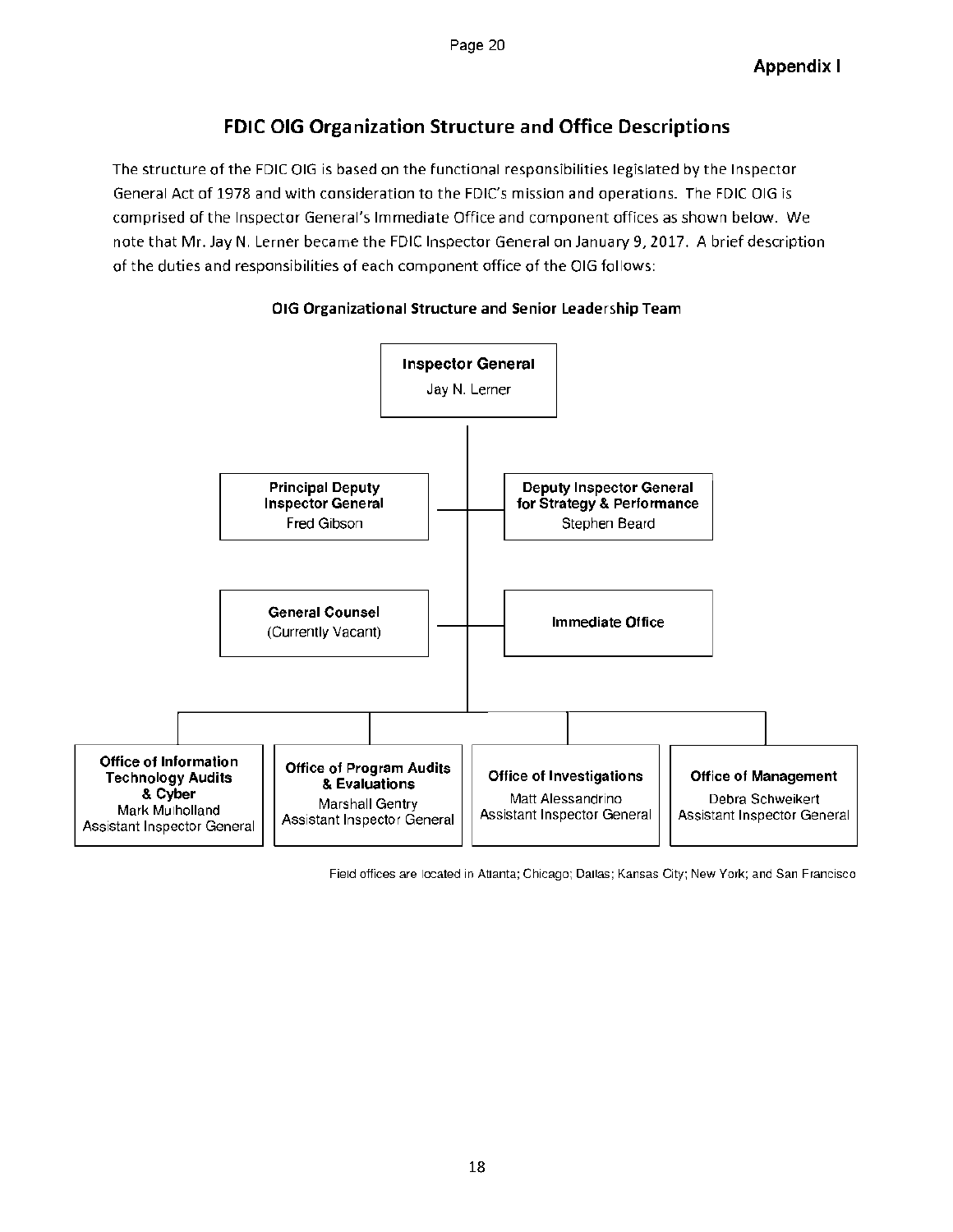The Immediate Office consists of members of the Inspector General's staff who assist in coordinating with the FDIC Chairman and Board of Directors, strategic planning, communications, Congressional relations, public affairs, and other priority areas.

The **General Counsel's Office** is responsible for providing independent legal services to the Inspector General and the managers and staff of the DIG. Its primary function is to provide legal advice and counseling and interpret the authorities of, and laws related to, the 01G. Counsel also provides legal research and opinions; reviews audit, evaluation, and investigative reports for legal considerations; represents the OIG in personnel-related cases; leads Whistleblower Protection activities; coordinates the OIG's responses to requests and appeals made pursuant to the Freedom of Information Act and the Privacy Act; prepares 1G subpoenas for issuance; reviews and comments on proposed or existing legislation; and coordinates with the **FDIC** Legal Division, as necessary.

The **Office of IT Audits and Cyber** conducts audits of IT risks and challenges — both internal to the FDIC's own systems, and external to insured banks and the financial sector. This group also works to develop and leverage the OIG's data analytics capabilities.

The **Office of Program Audits and Evaluations** conducts program evaluations and performance audits to assess how effectively FDIC is achieving its goals and objectives. This group also conducts reviews of failed banks and other systemic issues, and compliance audits.

The **Office of Management** is the management operations arm of the OIG with responsibility for providing business support for the DIG, including financial resources, human resources, and IT support; the OIG's internal and external Web sites; internal controls; coordination of OIG reviews of FDIC proposed policy and directives; and OIG policy development.

The **Office of Investigations** (01) carries out a comprehensive nationwide program to prevent, detect, and investigate criminal or otherwise prohibited activity that may harm the operations or integrity of the FDIC and its programs. 01 partners with the U.S. Department of Justice; the Federal Bureau of Investigation; other OlGs; and federal, state, and local law enforcement agencies. 01 also coordinates closely with the FDIC's Division of Risk Management Supervision, Division of Resolutions and Receiverships, and the Legal Division in investigations involving open and closed institutions. 01 operates an Electronic Crimes Unit and forensic laboratory. 01 also manages the OIG Hotline for employees, contractors, and others to report instances of suspected fraud, waste, abuse, and mismanagement within the FDIC and its contractor operations via a toll-free number, e-mail, or regular mail.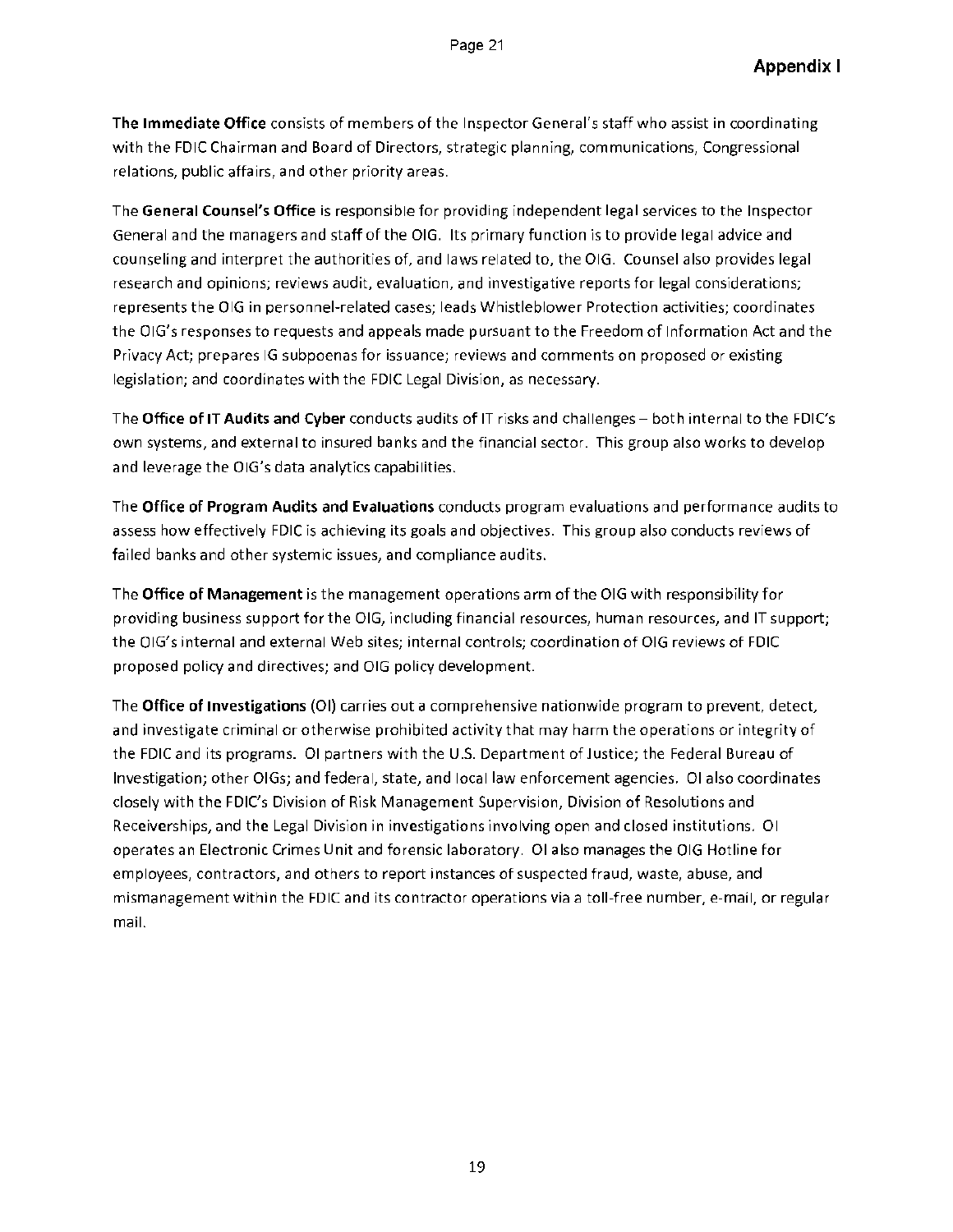#### FY 2016 Accomplishments

In FY 2016, results of 016 audits, evaluations, and investigations were as follows:

| <b>Significant Outcomes</b><br>(October 1, 2015 - September 30, 2016) |                 |
|-----------------------------------------------------------------------|-----------------|
| <b>Audit and Evaluation Reports Issued</b>                            | 12              |
| Questioned Costs or Funds Put to Better Use                           | \$55,000        |
| <b>Nonmonetary Recommendations</b>                                    | 28              |
| <b>Investigations Opened</b>                                          | 104             |
| <b>Investigations Closed</b>                                          | 90              |
| OIG Subpoenas Issued                                                  | 23              |
| <b>Judicial Actions:</b>                                              |                 |
| Indictments/Informations                                              | 75              |
| Convictions                                                           | 76              |
| Arrests                                                               | 38              |
| OIG Investigations Resulted in:                                       |                 |
| Fines of                                                              | \$99,521        |
| Restitution of                                                        | 1,096,575,046   |
| Asset Forfeitures of                                                  | 1,185,757       |
| <b>Total</b>                                                          | \$1,097,860,324 |
| Cases Referred to the Department of Justice (U.S. Attorney)           | 73              |
| <b>Proposed Regulations and Legislation Reviewed</b>                  | 16              |
| Responses to Requests Under the Freedom of Information/Privacy Act    | 20              |